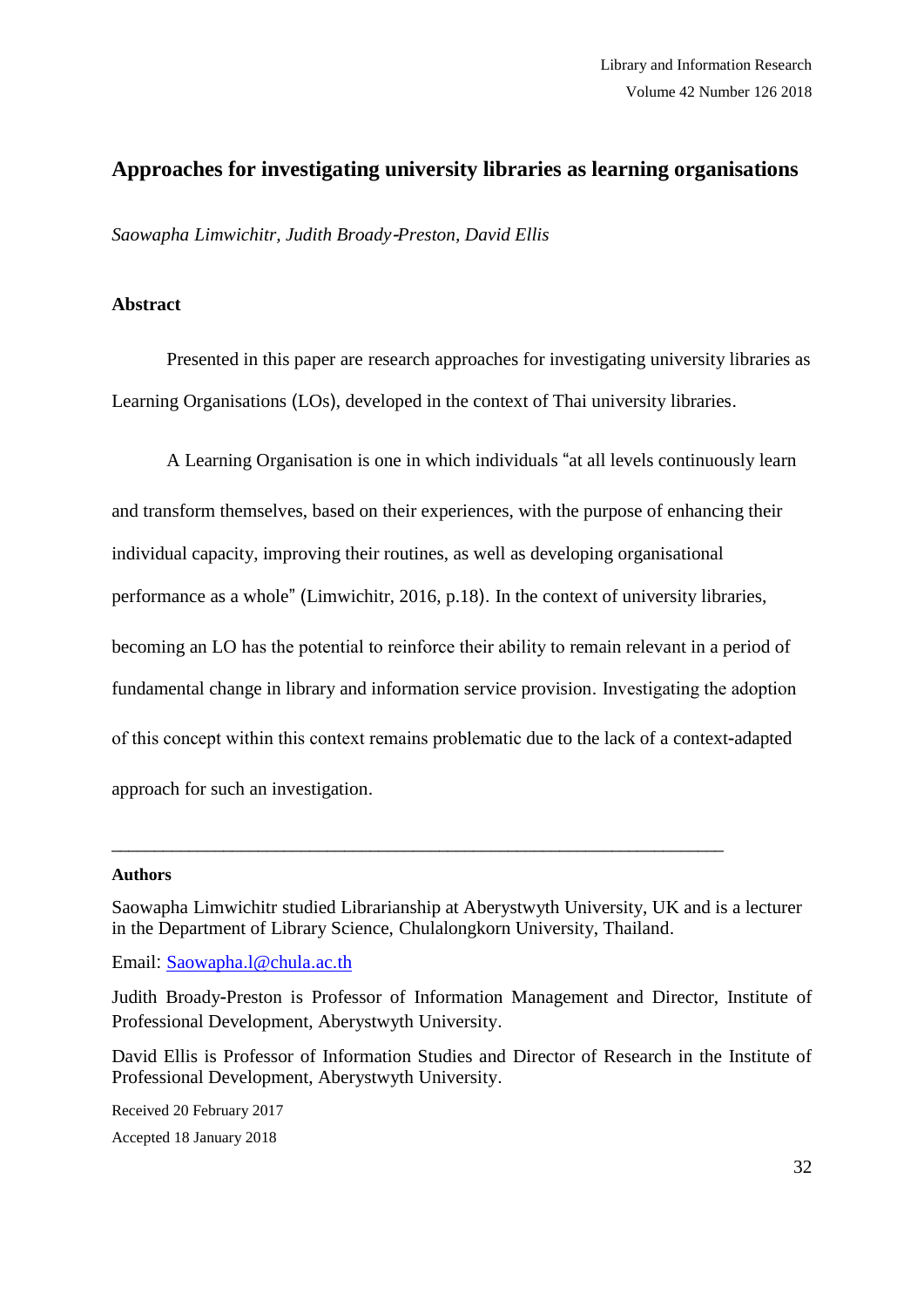Outlined and discussed in this paper is such a contextual approach derived from a completed doctoral study in which the development of university libraries into learning organisations was examined, using universities in Thailand as case studies. A qualitative case study methodology was employed, using three methods of data collection: document analysis, semi-structured interviews, and observation to corroborate data in order to increase validity and credibility of the research findings. An interpretivist lens was chosen given the need to investigate how university libraries dealt with organisational transformation into LOs. The focus of this paper is on the lens, research approach, and methods employed in the study. The approach was successful in providing a context-based approach to investigating learning organisations, developed to suit the Thai context and culture. Factors to be considered in adopting the approach for further studies in other contexts were also identified and are discussed below.

# **Introduction**

The concept of the learning organisation began to emerge in the 1970s, expanded and popularised subsequently by several commentators, such as Garvin (1993), Senge (1995), Pedler, Burgoyne and Boydell (1997), Marsick and Watkins (2003), and Marquardt (2011) amongst others. Based on the definitions proposed by key authors, the learning organisation is defined for this study as "an organisation where people at all levels continuously learn and transform themselves based on their experiences with the purpose of enhancing their

\_\_\_\_\_\_\_\_\_\_\_\_\_\_\_\_\_\_\_\_\_\_\_\_\_\_\_\_\_\_\_\_\_\_\_\_\_\_\_\_\_\_\_\_\_\_\_\_\_\_\_\_\_\_\_\_\_\_\_\_\_\_\_\_\_\_\_\_\_\_\_\_\_\_\_\_\_\_\_\_\_\_\_\_\_\_\_\_\_\_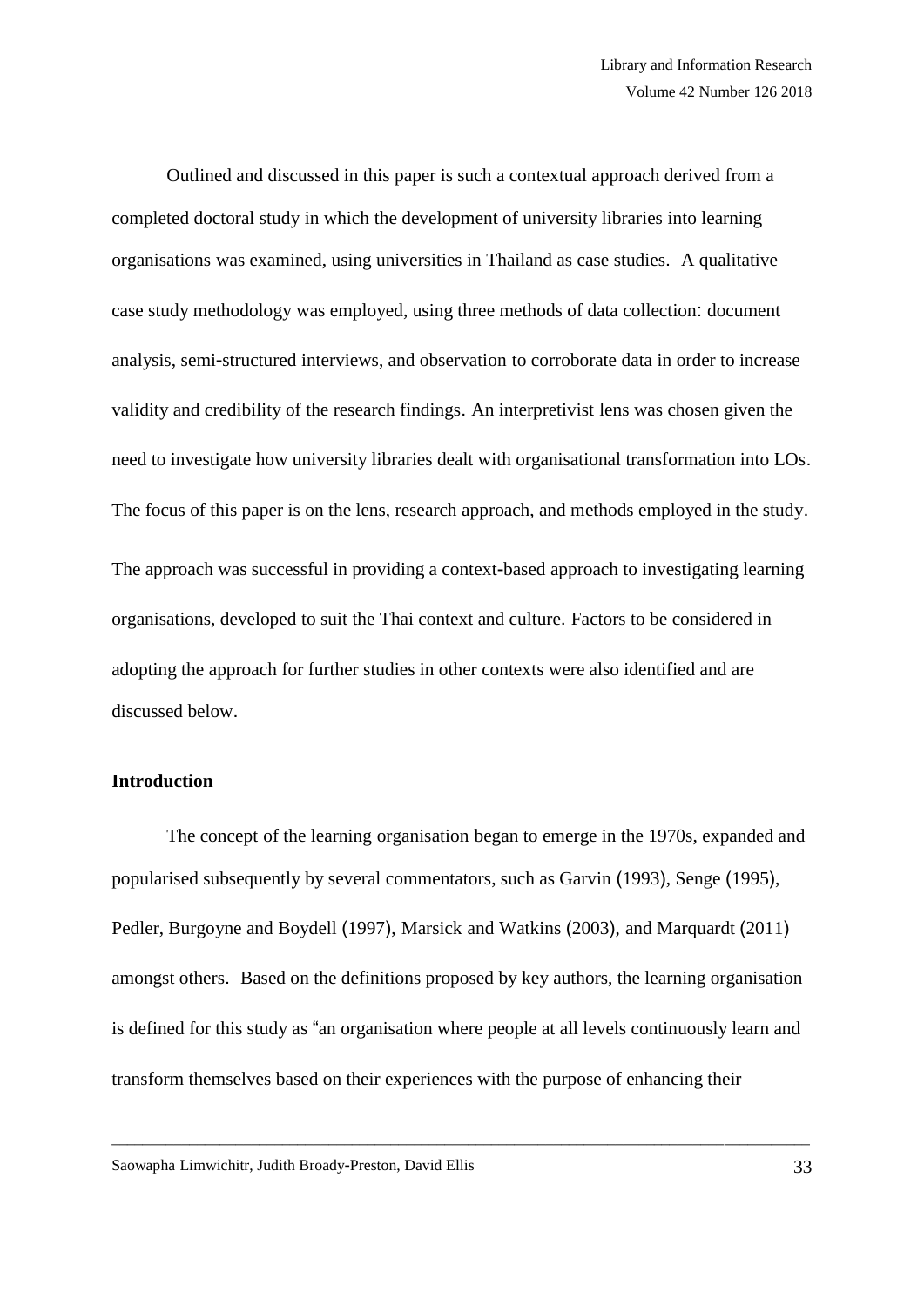individual capacity, improving their routines, as well as developing organisational performance as a whole" (Limwichitr, 2016, p.18). Viewed as a key tool in enhancing the ability of university libraries to adapt to rapid change through a process of continuous learning and service innovation, the concept emerged in a university library context in the late 1990s (Madge, 2013).

The main focus of a learning organisation is to ensure that learning and development are integral elements of organisational culture and practices; learning becomes rooted in an organisational context and culture, and embedded within staff work routines. The concept thus ensures their sustainable learning and growth.

Several themes emerge from the literature relating to the development of learning organisations in the university library context, centred on the need to:

- clarify the concept in a university library context
- identify the characteristics of a learning organisation
- provide practical strategies to transform existing university libraries into learning organisations (Limwichitr, Broady-Preston & Ellis, 2015).

The latter issue is viewed as especially problematic.

Three major difficulties in investigating the topic have been reported repeatedly in the literature, namely: (1) a lack of consensus with regard to meaning; (2) little or no practical guidelines for implementing the concept; and (3) few approaches for measuring and evaluating the success of a learning organisation (Garvin, 1993; Grieves, 2008; Kitt, 2008).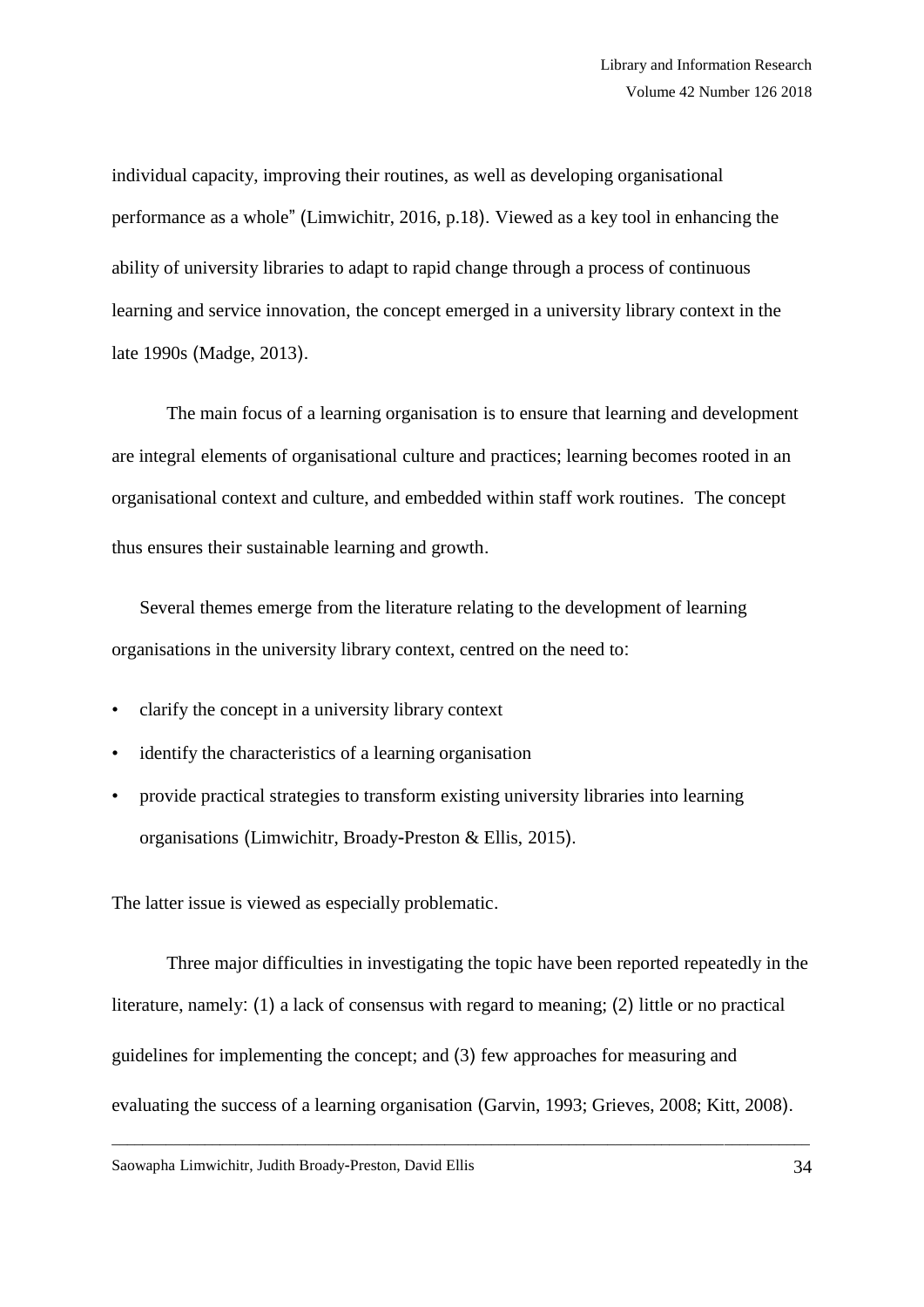These three difficulties correspond with the three problematic aspects relating to *Meaning, Management,* and *Measurement* identified in the Garvin Three Ms Framework (Garvin, 1993). University libraries therefore are required to develop an understanding of these three aspects in order to move towards becoming true learning organisations.

Further difficulties in developing the concept result from the need to identify the critical success factors facilitating or inhibiting learning within the existing organisational culture (Marquardt, 2011). These factors need to be taken into account throughout the stages of investigation in order to identify and remove barriers to organisational transformation. There is also a need for a contingency or a context-adapted approach, customised to fit differing types of organisations, encompassing their context and culture (Örtenblad, 2015). Örtenblad contends that the concept of the learning organisation has been promoted as "a panacea that all organisations, regardless of context must adopt" (2015, p. 163), resulting in the view of it being universally applicable as a 'one size fits all' approach without any modifications. He argues that each organisation requires its own unique approach to establishing itself as a learning organisation. A critical challenge was thus to seek a new approach which integrated these aspects.

As outlined above, presented in this paper are research approaches for investigating university libraries as learning organisations based on aspects of a completed doctoral study (Limwichitr, 2016). The aim of the original study was to investigate the development of

\_\_\_\_\_\_\_\_\_\_\_\_\_\_\_\_\_\_\_\_\_\_\_\_\_\_\_\_\_\_\_\_\_\_\_\_\_\_\_\_\_\_\_\_\_\_\_\_\_\_\_\_\_\_\_\_\_\_\_\_\_\_\_\_\_\_\_\_\_\_\_\_\_\_\_\_\_\_\_\_\_\_\_\_\_\_\_\_\_\_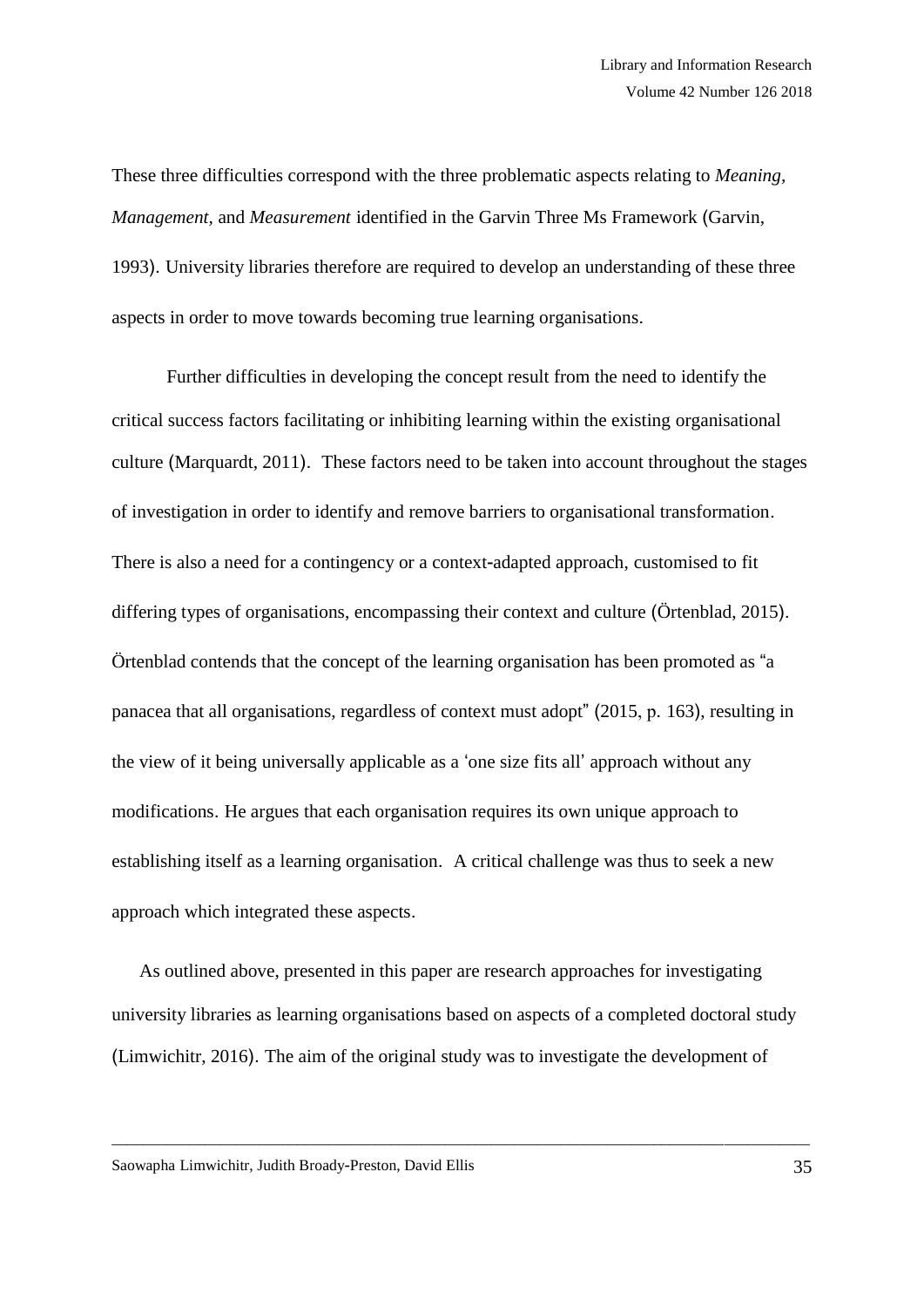university libraries into learning organisations, using and adapting the Garvin Three Ms Framework, viz:

- **Meaning:** examining how the notion of a learning organisation and its meaning has been constructed and perceived within university libraries.
- **Management**: identifying managerial practices and the extent to which they support building a learning organisation.
- **Measurement**: assessing whether current practices of the university libraries are compliant with the notion of a learning organisation.

A case study approach using Thai university libraries addressed the importance of developing a context-based approach. In Thailand, the requirement to become a learning organisation is compulsory for university libraries, as outlined in and governed by National Governmental law, rules, and regulations (further discussed below). Therefore, this study sought to understand the extent to which university libraries in Thailand have transformed their practices in response to such government-led initiatives.

The research methodology employed in the doctoral study is the focus of this paper. The background to the study is presented in the following paragraphs, outlining the rationale for investigating learning organisations, together with an overview of the implementation of the concept in Thai university libraries. The qualitative case study approach is then presented, including details of the case study conduct and analysis. Reflection on the research approaches is discussed in the final section.

\_\_\_\_\_\_\_\_\_\_\_\_\_\_\_\_\_\_\_\_\_\_\_\_\_\_\_\_\_\_\_\_\_\_\_\_\_\_\_\_\_\_\_\_\_\_\_\_\_\_\_\_\_\_\_\_\_\_\_\_\_\_\_\_\_\_\_\_\_\_\_\_\_\_\_\_\_\_\_\_\_\_\_\_\_\_\_\_\_\_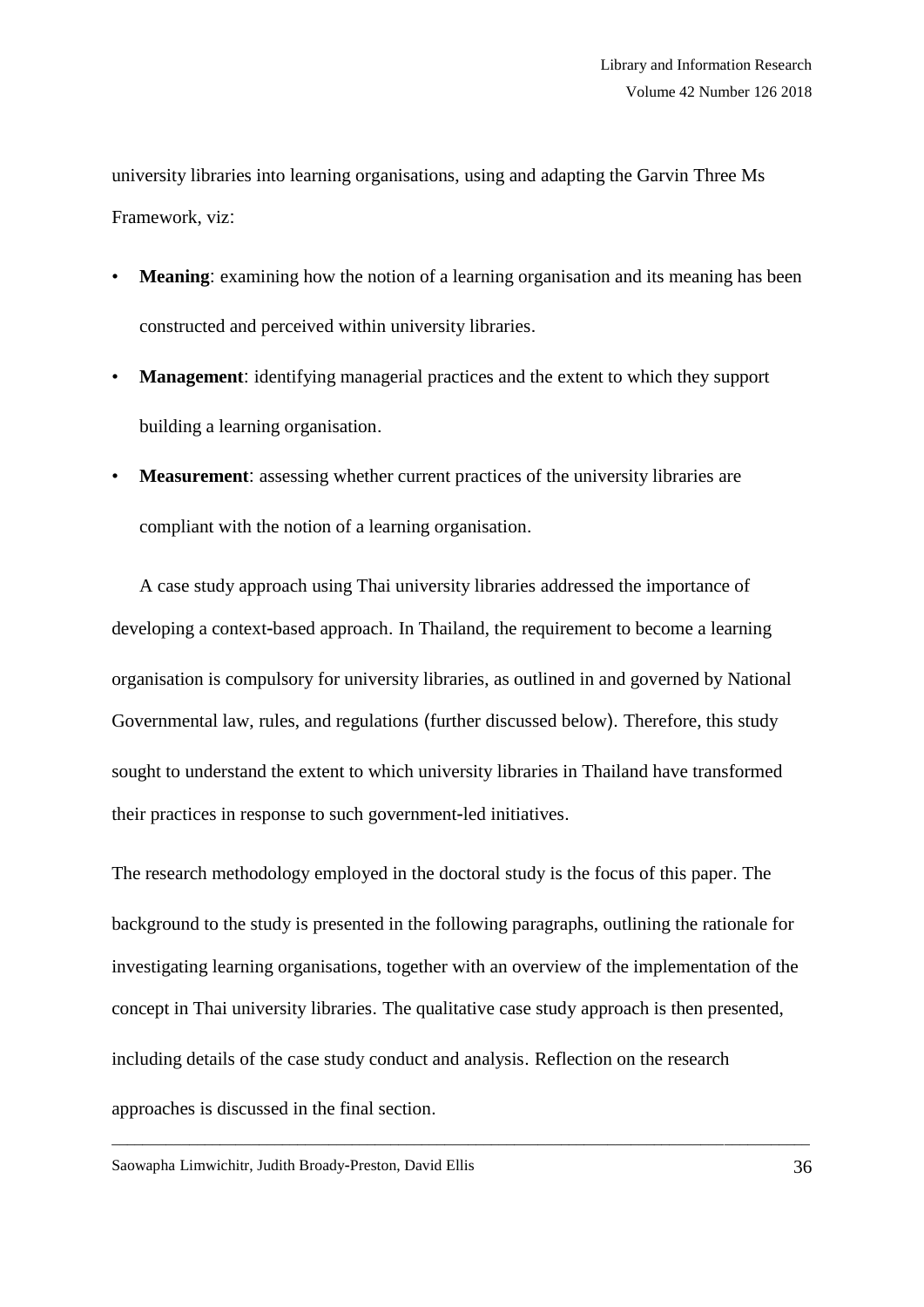#### **Investigating a learning organisation**

Transforming themselves into learning organisations enables university libraries to learn from and adapt to changes in the twenty-first century, particularly in relation to technological innovation and financial challenges. The migration from paper to electronic resources has resulted in changing roles for librarians, from custodians to information intermediaries with a decline in visibility to the library service end users (Creaser & Spezi, 2012). To remain relevant in such a changing environment university libraries need to realign and adapt by building up capacity and creating service innovations in response to user needs (Mullins and Christy, 2016).

Arguably, by becoming learning organisations, libraries are better equipped to survive and thrive in the continuously changing information environment. With this focus on continuous improvement at the individual level, its staff are encouraged to improve their skills, and supported to learn and develop as individuals thereby providing more opportunities for progression and movement within the organsiation (Giesecke & McNeil, 2004). From an organisational perspective, libraries benefit significantly through continuous learning, improvement and innovation as well as increasing their strategic agility and flexibility resulting in overall improvements to organisational performance (Michael  $\&$ Higgins, 2002; Jain & Mutula, 2008).

The early literature highlights the need for libraries to adopt this approach to survive in a changing environment. The early theorists established basic theoretical principles,

\_\_\_\_\_\_\_\_\_\_\_\_\_\_\_\_\_\_\_\_\_\_\_\_\_\_\_\_\_\_\_\_\_\_\_\_\_\_\_\_\_\_\_\_\_\_\_\_\_\_\_\_\_\_\_\_\_\_\_\_\_\_\_\_\_\_\_\_\_\_\_\_\_\_\_\_\_\_\_\_\_\_\_\_\_\_\_\_\_\_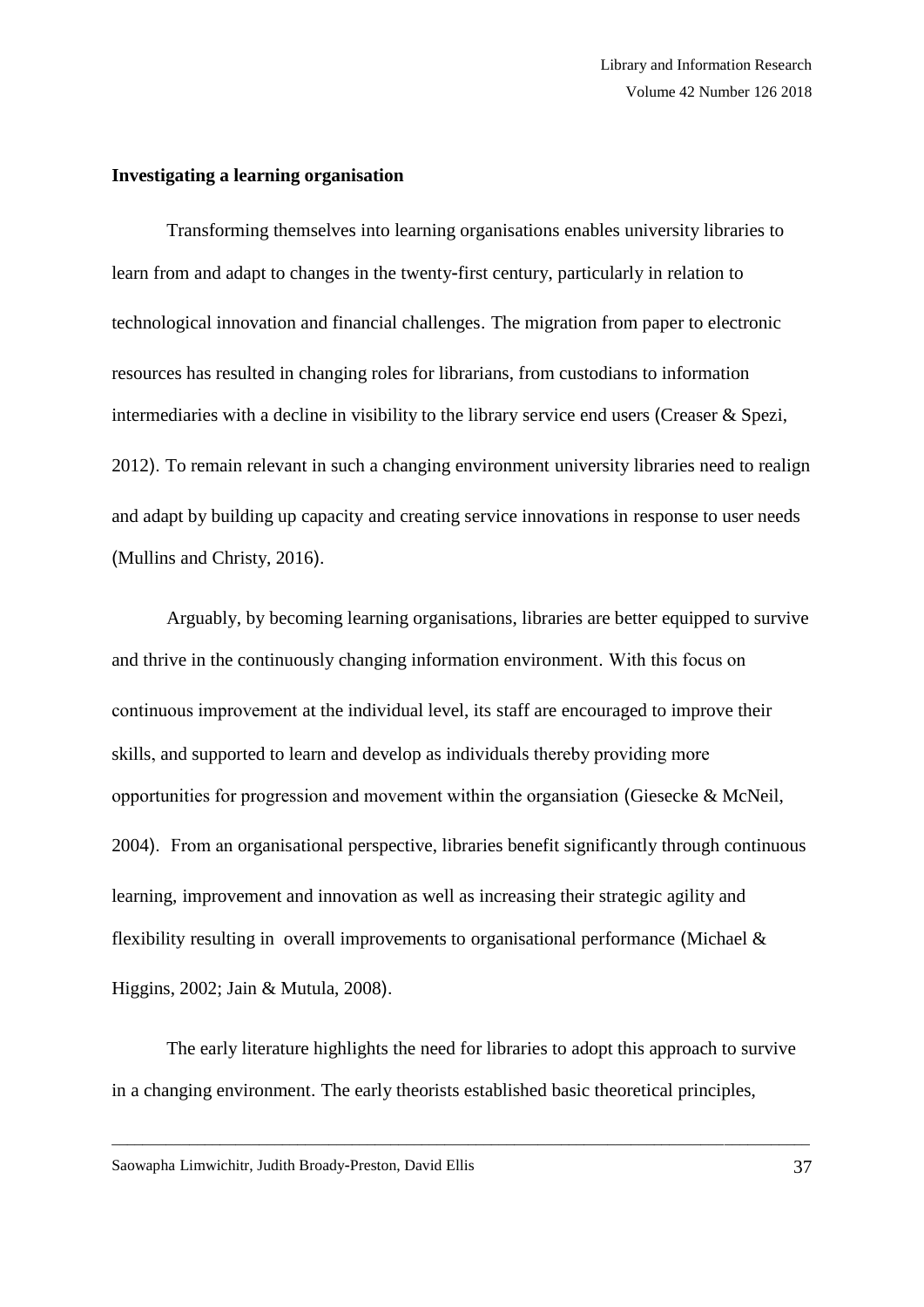together with recommendations on how to apply these in a university library context (Worrell, 1995; Rowley, 1997; Fowler, 1998). Whilst the concept became more widely known, the focus of the literature remained in identifying and discussing its characteristics, together with an examination of strategies or approaches for developing libraries into learning organisations. University libraries provided their staff with learning and development activities; organisational structures and work processes were simultaneously restructured for flexibility and to provide a better response to user needs (Michael & Higgins, 2002; Giesecke & McNeil, 2004; Jain & Mutula, 2008; Madge, 2013).

Difficulties in translating the concept into practices may occur due to the unique characteristics of university library work processes and culture. Rigid departments and a high degree of task specialisation may potentially block or impede learning and development, especially if there is a history of autonomous working, resulting in a lack of knowledge sharing and collective learning across units (Bordeianu & Lubas, 2013; Martin, 2013). Building a learning organisation entails not only executing policy and strategies relating to learning and development, but also modifying organisational systems supporting the provision of a learning organisation, such as organisational structure, culture, and leadership (McHugh, Groves, & Alker, 1998).

The problematic aspects surrounding successful transformation of university libraries into effective learning organisations identified earlier may be categorised using Garvin's Three Ms framework (Garvin, 1993) and in turn, used as a framework for investigating university libraries as learning organisations.

\_\_\_\_\_\_\_\_\_\_\_\_\_\_\_\_\_\_\_\_\_\_\_\_\_\_\_\_\_\_\_\_\_\_\_\_\_\_\_\_\_\_\_\_\_\_\_\_\_\_\_\_\_\_\_\_\_\_\_\_\_\_\_\_\_\_\_\_\_\_\_\_\_\_\_\_\_\_\_\_\_\_\_\_\_\_\_\_\_\_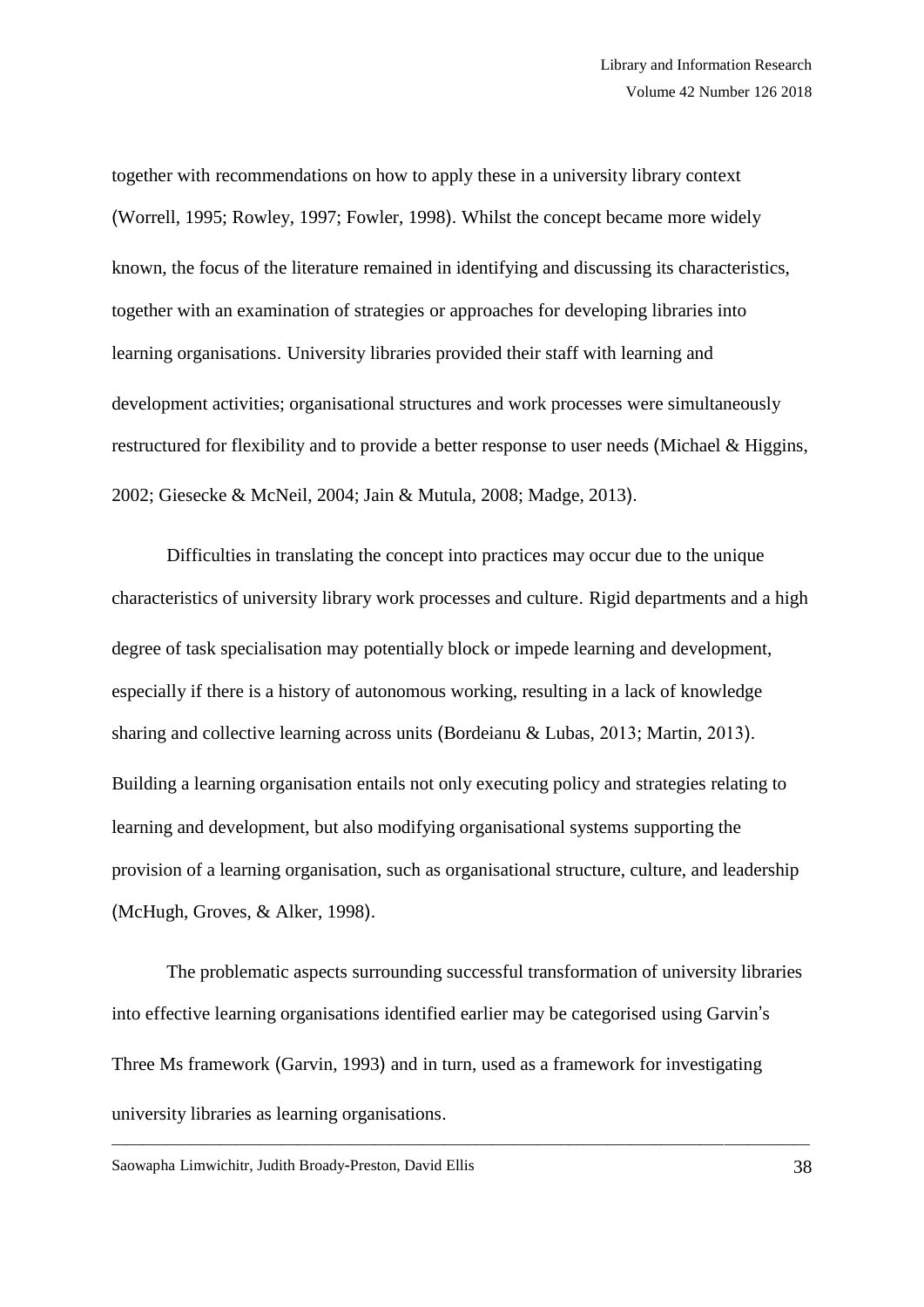Critical success factors (CSFs) were identified from the literature review, categorised as either facilitators or inhibitors to the successful implementation of a learning organisation. The following five main groups of CSFs were identified from a multi-disciplinary analysis of relevant literature, including business and management, library and information science, and education (Hitt, 1995; Michael & Higgins, 2002; Giesecke & McNeil, 2004; Sudharatna, 2004; Jain & Mutula, 2008; Marquardt, 2011):

- **Organisational policy and strategies** to support staff learning at all levels in addition to integrating learning into organisational working life.
- **Leadership styles** that support and encourage staff learning and development, with a focus on the need to change from autocratic and task-oriented to more participative, visionary, and inspirational styles.
- **Flat organisational structures** featuring fluid, unbounded structures with no divisional barriers, streamlined to maximise flexibility, team collaboration, and enable the flow of learning and knowledge sharing.
- **Organisational context and culture** aligned to support learning and development with an emphasis on learning valued and promoted throughout, the organisational environment, climate and culture.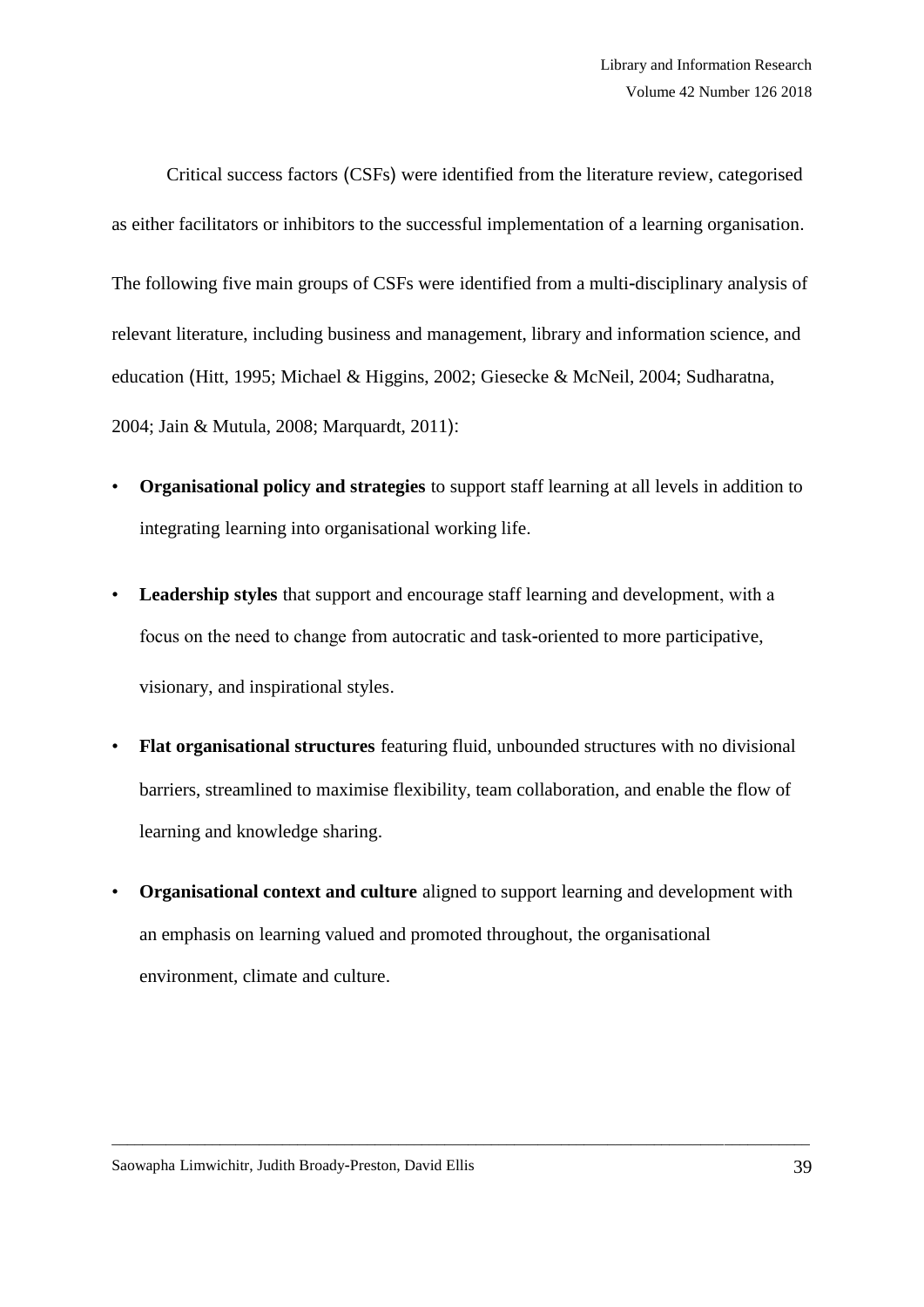• **Continuous Measurement and evaluation systems** not stand-alone activities, undertaken continuously as a means to improve the quality of work practices, with libraries acting directly on the results.

# **Thai context**

 In the context of Thai universities and their libraries, the concept of learning organisation began to emerge in 2005. A key influence was the promulgation of the Royal Decree of Good Governance and Management in 2003, requiring government agencies to implement knowledge management to support the development of a knowledge-based society by transforming themselves into learning organisations (OPDC, 2003). Thai public and autonomous university libraries had to transform themselves into learning institutions to comply with this Royal Decree. The Office of the Public Sector Development Commission (OPDC) and the Office of the Higher Education Commission (OHEC) have designated standard criteria and key performance indicators to assess their compliance. Examples of standard criteria and indicators include:

- Indicator 2.4 "System for faculty and supporting personnel": universities and their libraries are required to establish a system for supporting staff development
- Indicator 7.2 "Institutional development towards becoming a learning institution": outlining a strategy for institutional development towards becoming learning institutions.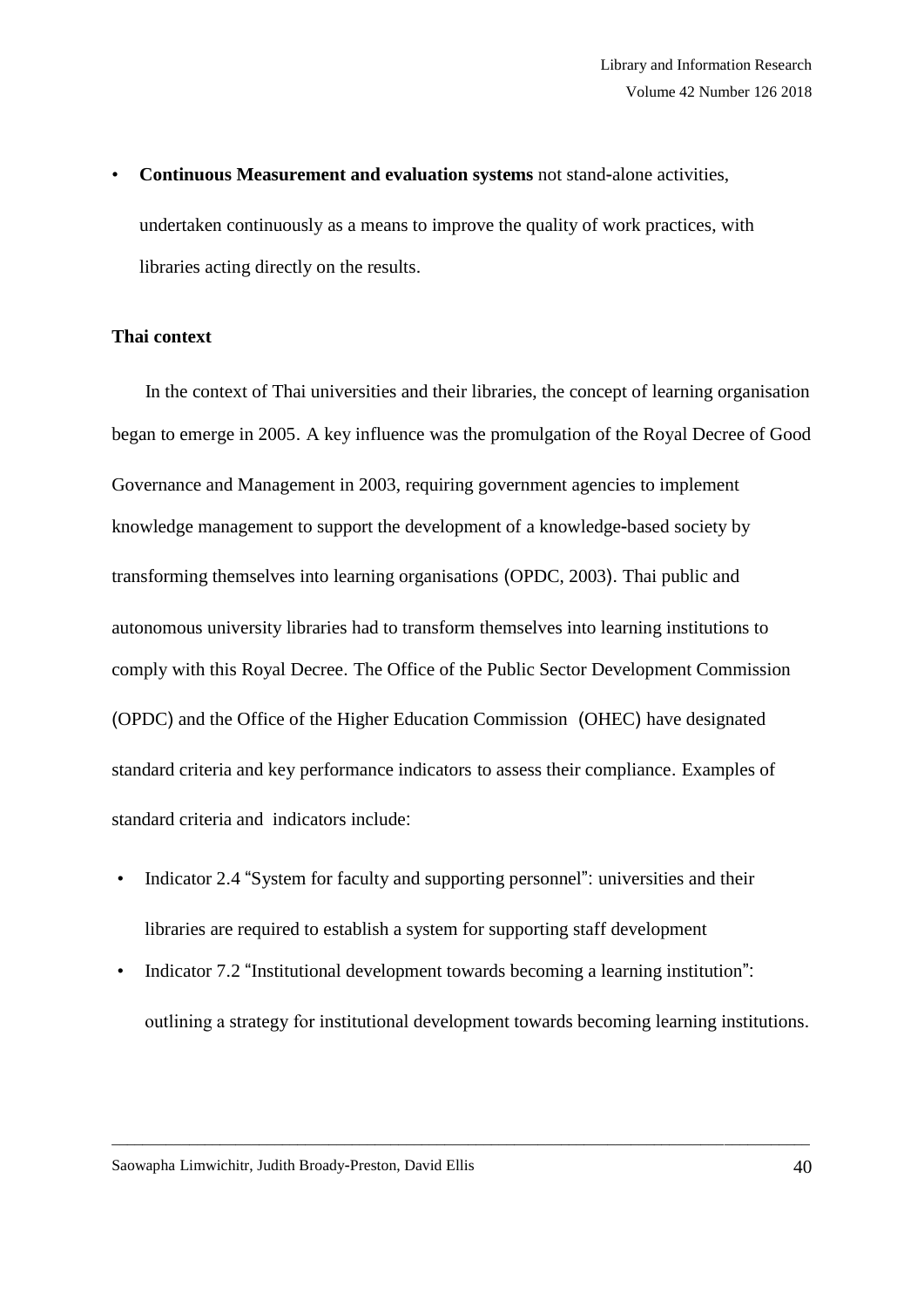Higher education institutions (HEIs) are required to devise appropriate quality assurance (QA) systems and mechanisms, including criteria and procedures to enhance, support, and develop educational quality, with standard criteria and indicators of the OPDC and OHEC included in their QA systems. HEIs are also required to conduct annual reviews and selfevaluations to monitor the quality of their practices to ensure they have achieved certain aspects of a learning organisation as specified by the standard criteria and indicators (Fri & Bi, 2013).

 The development of HEI libraries into learning organisations is seen as a transformational process rather than one of radical change. A major challenge faced by this study was to identify research methods and approaches suitable not only for an investigation of the implementation of a learning organisation and culture in the abstract, but one which also allowed for investigation of a specific context and culture that of Thailand.

# **Conducting an organisational case study**

The investigation was conducted using two contrasting lenses: (1) positivist and (2) interpretivist. The main difference between the two perspectives relies on a central conundrum as to whether a learning organisation can be managed (Garavan, 1997) and lead to the selection of differing approaches for investigating the topic.

From a positivist perspective, a learning organisation is viewed as a tangible object, with its own tangible reality. Learning is thus an entity or an attribute that an organisation possesses,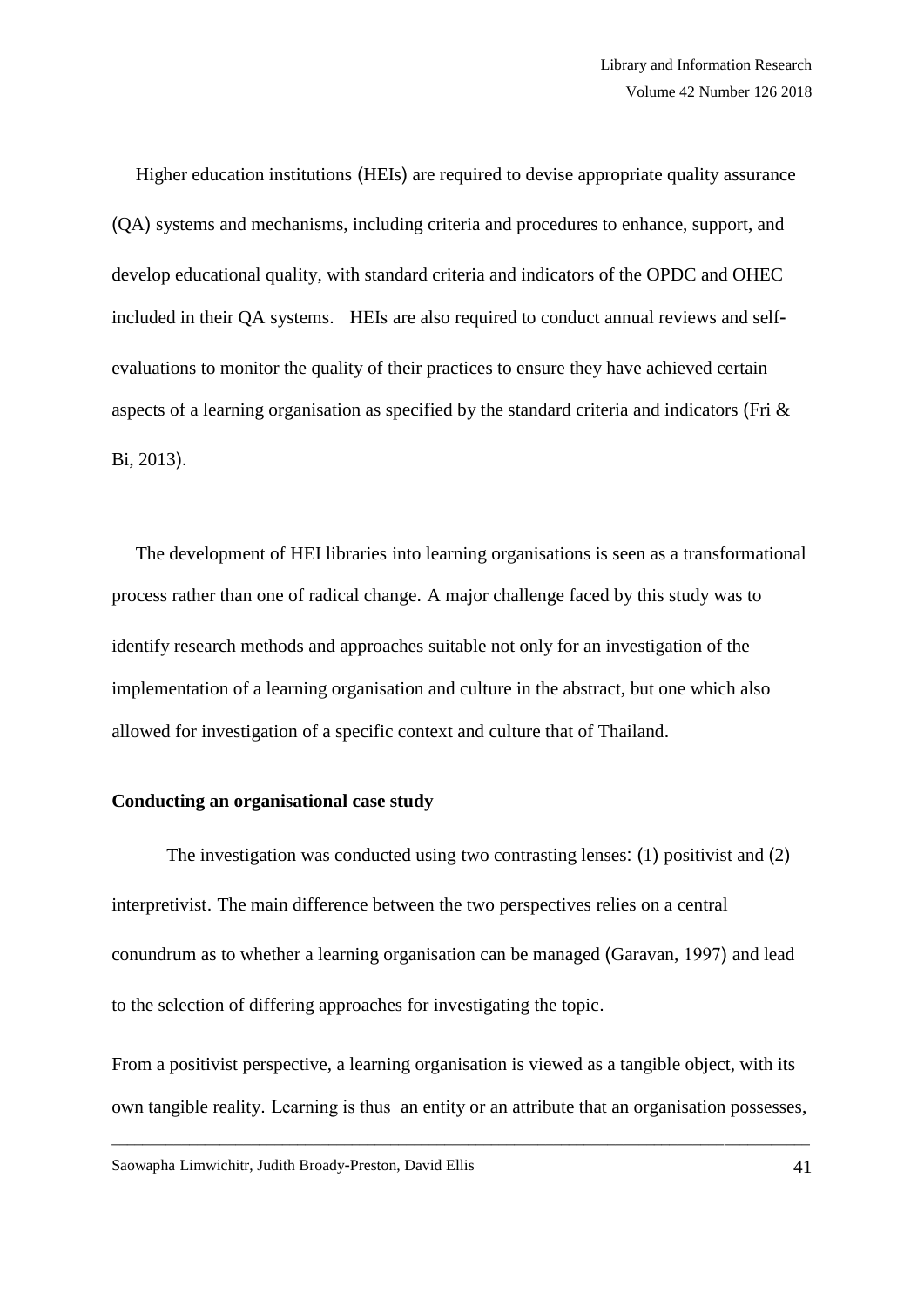which can be designed, managed and changed by organisational leaders according to organisational goals and needs (Garavan, 1997; Bratton, 2010). Positivist studies focus on identifying influencing variables and measuring such variables to ensure that they are wellmaintained to produce a learning organisation (Mumford, 1995; Garavan, 1997; Mueller, 2012). Such studies adopt a quantitative approach; employing statistical testing such as correlation analysis to demonstrate a positive correlation between the correct organisational culture to achieve a learning organisation and performance.

Interpretivist studies are based on a root metaphor or cultural perspective which considers a learning organisation as a metaphor and basically views the organisation itself as a type of culture – a learning culture (Garavan, 1997; Parding & Abrahamsson, 2010).

Through an interpretivist lens, learning must be rooted within the organisation.

Transformation into a learning organisation requires an understanding of how the webs of meaning surrounding the concept are continuously constructed and reproduced by staff (Garavan, 1997; Mueller, 2012). A fundamental change in staff values and assumptions towards learning is required to change staff behaviour and working practices in order to establish an effective learning organisation. Interpretivist studies adopt a qualitative approach to exploring organisations as subjective entities, based on the view that a learning culture is "continuously constructed in ongoing interaction of people and reproduced by a network of symbols and meanings that unite people and make shared learning possible" (Garavan, 1997, p. 20).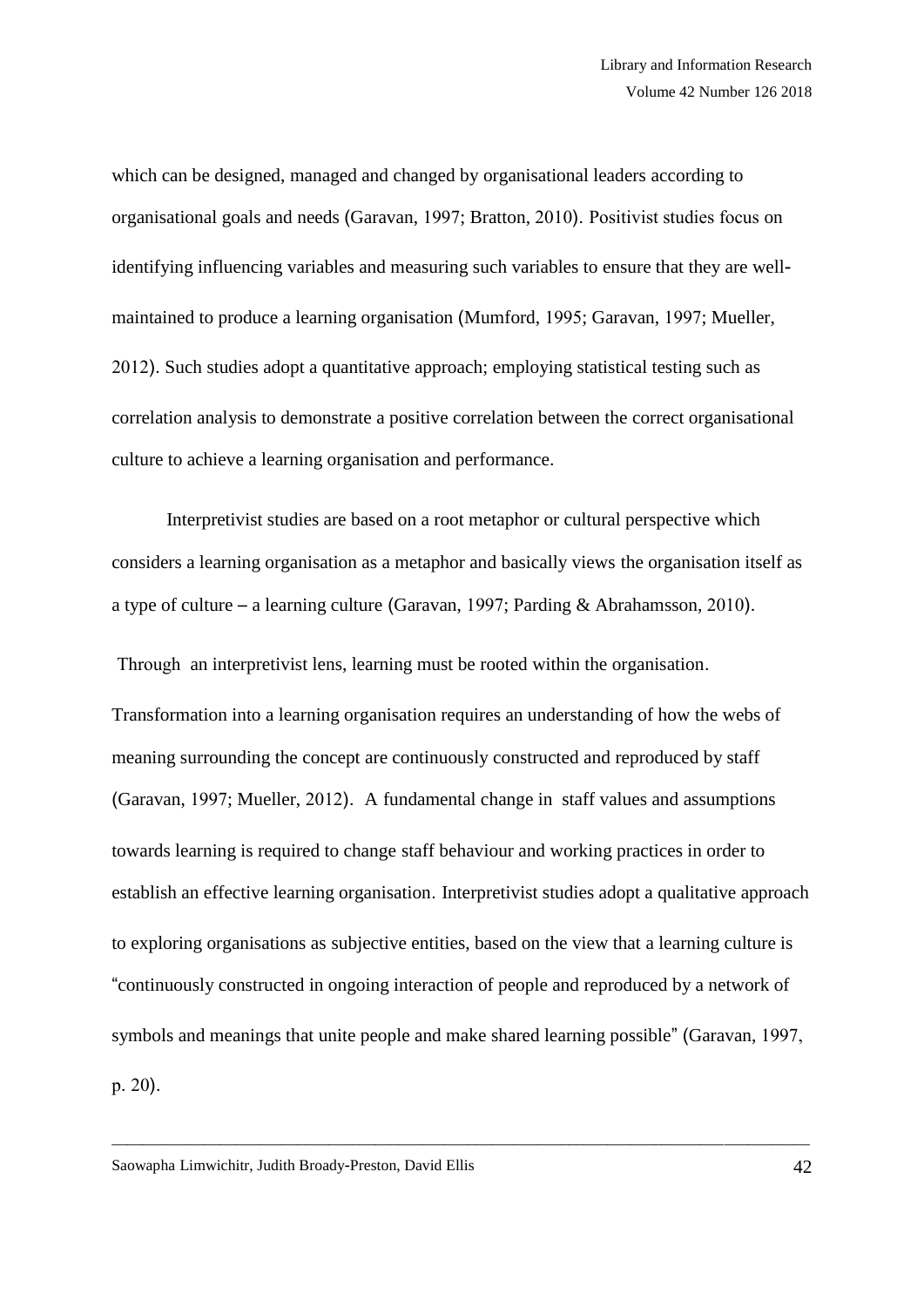The study adopted an interpretivist lens to understand how university libraries dealt with organisational transformation when implementing the concept, examining how **Meaning**, the first 'M' of Garvin's 3M framework, was established and perceived. An organisation needs to understand its own organisational culture through a root metaphor lens to ensure that it encompasses an appropriate sense-making mechanism facilitating the adoption of the learning organisation construct. Thus, a learning culture plays a critical role in and becomes a mechanism for guiding and shaping staff values, perception, attitude, and behaviour.

Additionally, an attempt was made to employ this in conjunction with a positivist approach, viewing the learning organisation as an entity consisting of variables or CSFs that an organisation needed to develop and maintain (Garvin, 1993). Whilst an understanding of the development of a learning culture was attempted, this took place together with an examination of the interrelationship between the CSFs, focusing on identifying how these factors had been developed through the use of a qualitative approach to inquiry.

A qualitative case study approach was employed as the approach suits a study which needs to investigate how and why questions about "a contemporary phenomenon within its real-life context especially when the boundaries between phenomenon and context are not clearly evident" (Yin, 2014, p. 13) thereby offering a holistic and rich understanding of phenomena in a real-life setting.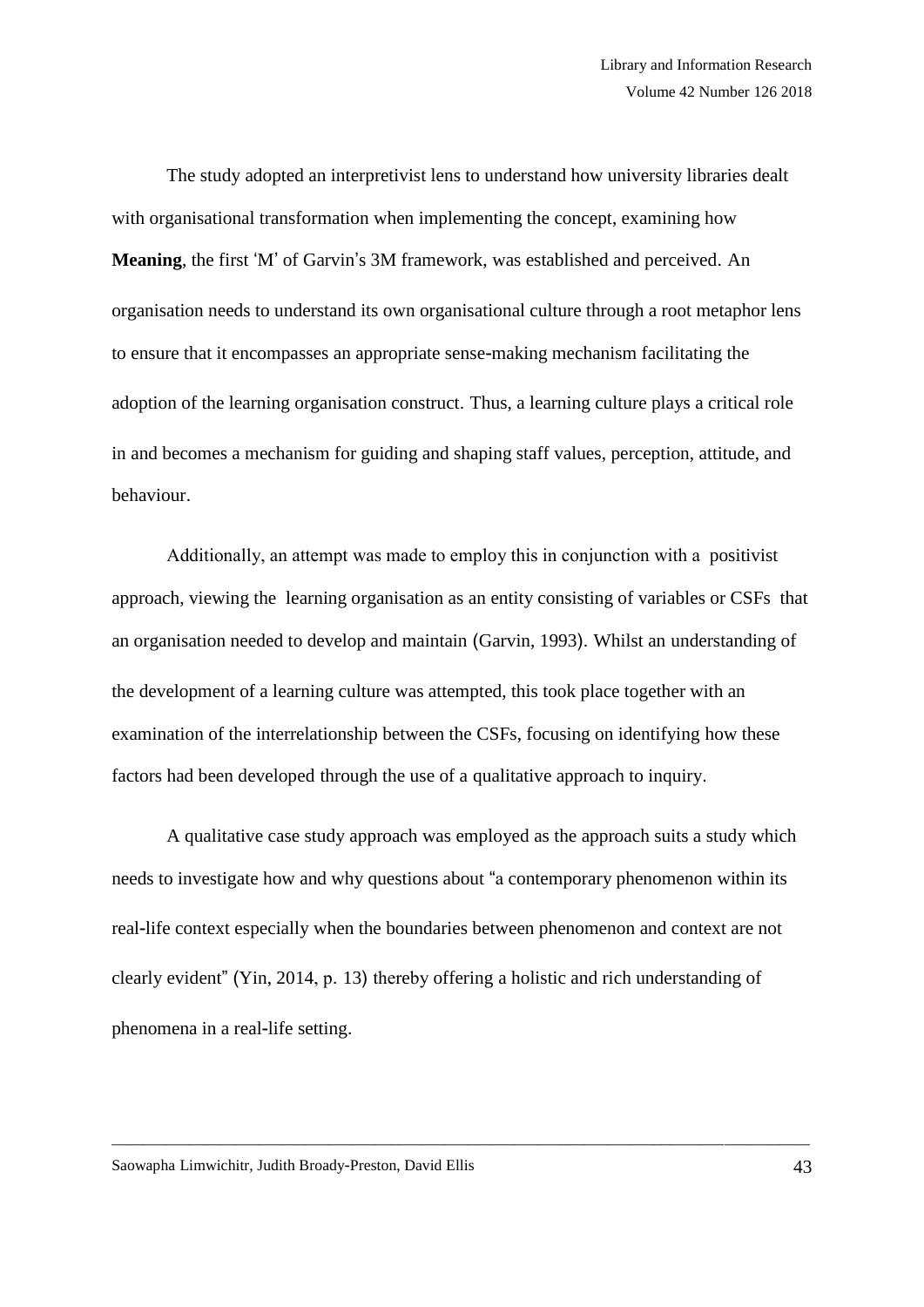Case studies may be either a single or a multiple-case design depending on the purpose of the study (Yin, 2014). A single case design is appropriate to examine one significant in-depth case study which is a rare, unique or unusual case to gain "rich and deep understanding of the subject and breakthrough insights" (Patton, 2015, p. 266). This study used a multiple case design as the purpose was not only to understand the phenomenon of developing a learning organisation but also to confirm emerging constructs through the research findings derived from multiple case libraries. Multiple case evidence is more compelling and can provide stronger arguments in relation to study validity (Shakir, 2002; Farquhar, 2012; Yin, 2014; Patton, 2015).

There are two main strategies for case selection: random selection and informationoriented selection (Flyvbjerg, 2006). Purposive sampling was used; cases were selected as information-rich and on the basis of their potential contribution to theory development (Ritchie, 2003). The university libraries were selected using three predetermined criteria – library size, age of the library, and library interest.

**Library size** has a direct effect on how an organisation is structured to facilitate learning in organisations. In small university libraries, management is relatively straightforward. As organisations grow, they often begin to formalise their management practices by launching formal strategic plans to support learning and development, developing their communication channels to involve staff in decision-making, and investing in formal training programmes to meet current and future skills needs.

\_\_\_\_\_\_\_\_\_\_\_\_\_\_\_\_\_\_\_\_\_\_\_\_\_\_\_\_\_\_\_\_\_\_\_\_\_\_\_\_\_\_\_\_\_\_\_\_\_\_\_\_\_\_\_\_\_\_\_\_\_\_\_\_\_\_\_\_\_\_\_\_\_\_\_\_\_\_\_\_\_\_\_\_\_\_\_\_\_\_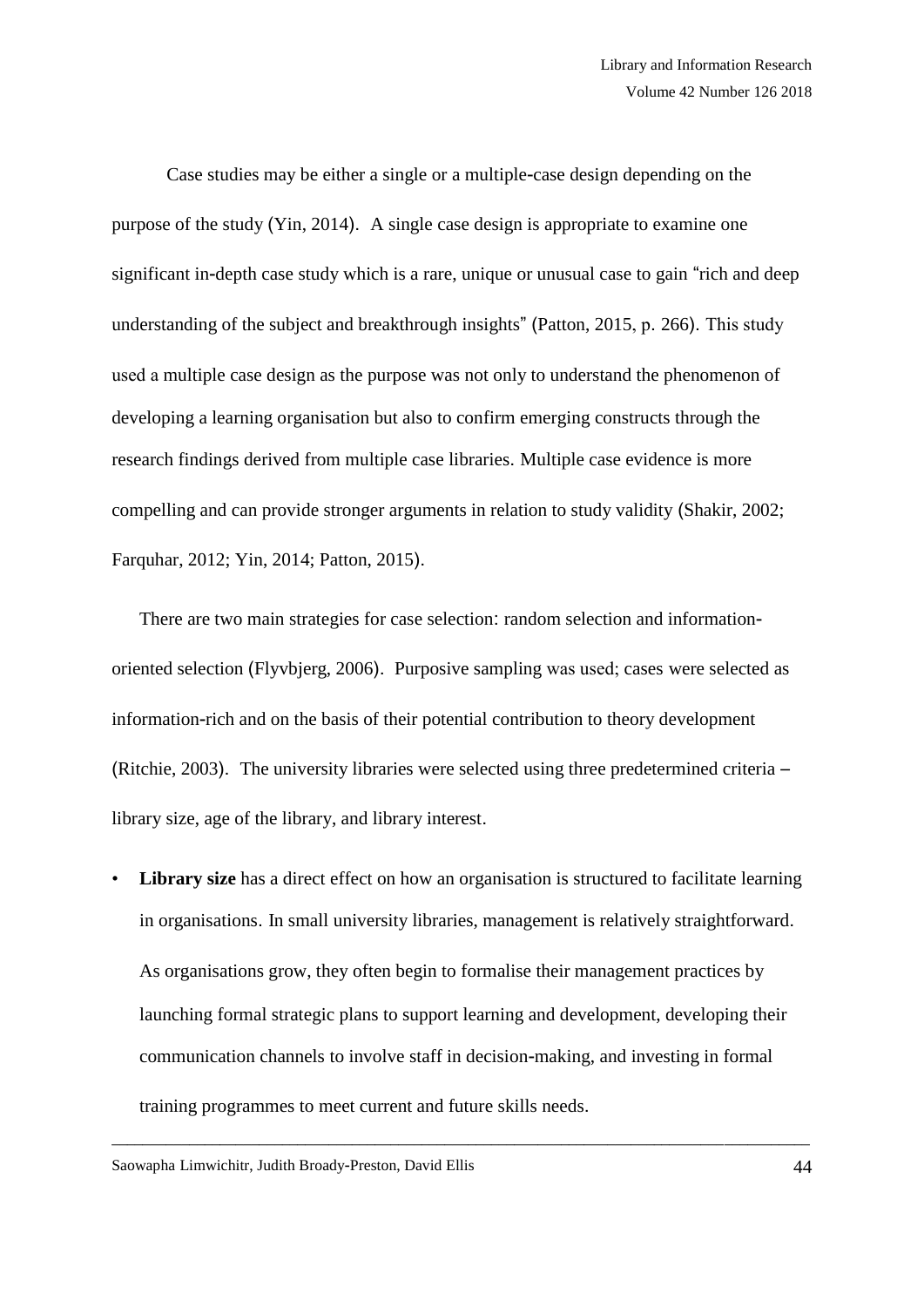In Thailand, the size of university libraries is based on the number of library holdings, staff and budget for carrying out collection management. For this study, libraries were grouped by size as follows:

- small libraries <50 staff
- $-$  medium libraries  $=$  50-100 staff
- $-$  large libraries  $= 100 150$  staff

Large libraries were selected for this research as these libraries have a significant proportion of professional staff; a high level of cooperation amongst themselves; receive substantial budgets for staff development; together with networks to enhance learning, all of which should contribute to their ability to build a learning organisation.

**Library age** relates to the libraries' ability to transform into learning organisations given their inherent traditions, organisational culture, or stable relationships that have been accumulated over time (Sudharatna, 2004; Figueroa & González, 2006). Whilst library age may be a barrier to organisational change with older organisations possibly more restrictive, conversely they may also exhibit greater potential for strategic change having had more experience in dealing with and implementing such change (Su, 2009). The first university libraries in Thailand were established in 1915. Universities founded between 1915 and 1965 were selected, being both more established and possessing greater experience in facing pressure and adapting to change, including the case of developing as learning organisations.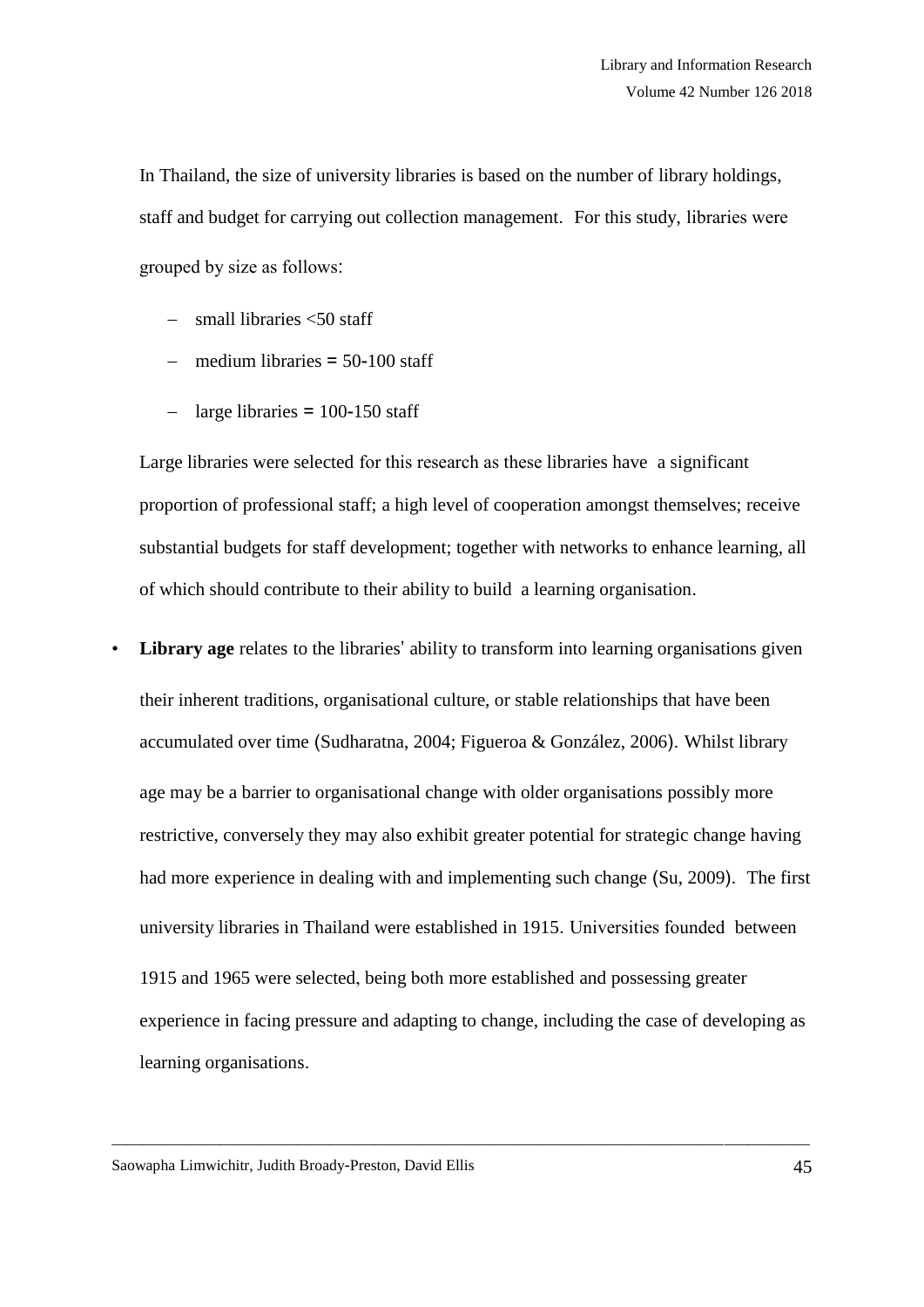**Library interest criterion** seeks to identify university libraries which have a story to tell. They should aspire to or show an active interest in building a learning organisation by including the learning organisation concept in their policy and strategies. These libraries may implement knowledge management practices continually or invest in human resource development. Their active interest was identified from screening information provided on the library websites such as their vision and mission statements. In some cases, the libraries had provided annual reports on their websites which could be used as a starting point for case screening.

The number of cases in a multiple-case design may vary according to purpose as well as available time and resources. The number of cases selected is a trade-off between breadth and depth. Whilst a small sample size permits inquiry into selected issues in great depth, a larger sample size can be helpful in exploring the diversity of a phenomenon. According to Patton (2015), a smaller sample size of six to ten cases is reasonable to investigate phenomena which generate large amounts of data. There are 156 university libraries in Thailand, comprising 22 autonomous universities, 13 public universities, 38 Rajabhat Universities, nine Rajamangala Universities of Technology, and 74 Private universities. For this study, six case libraries were chosen from the 35 autonomous and public universities (central libraries only) as they were directly affected by governmental educational policies and legislative requirements to transform themselves into learning organisations.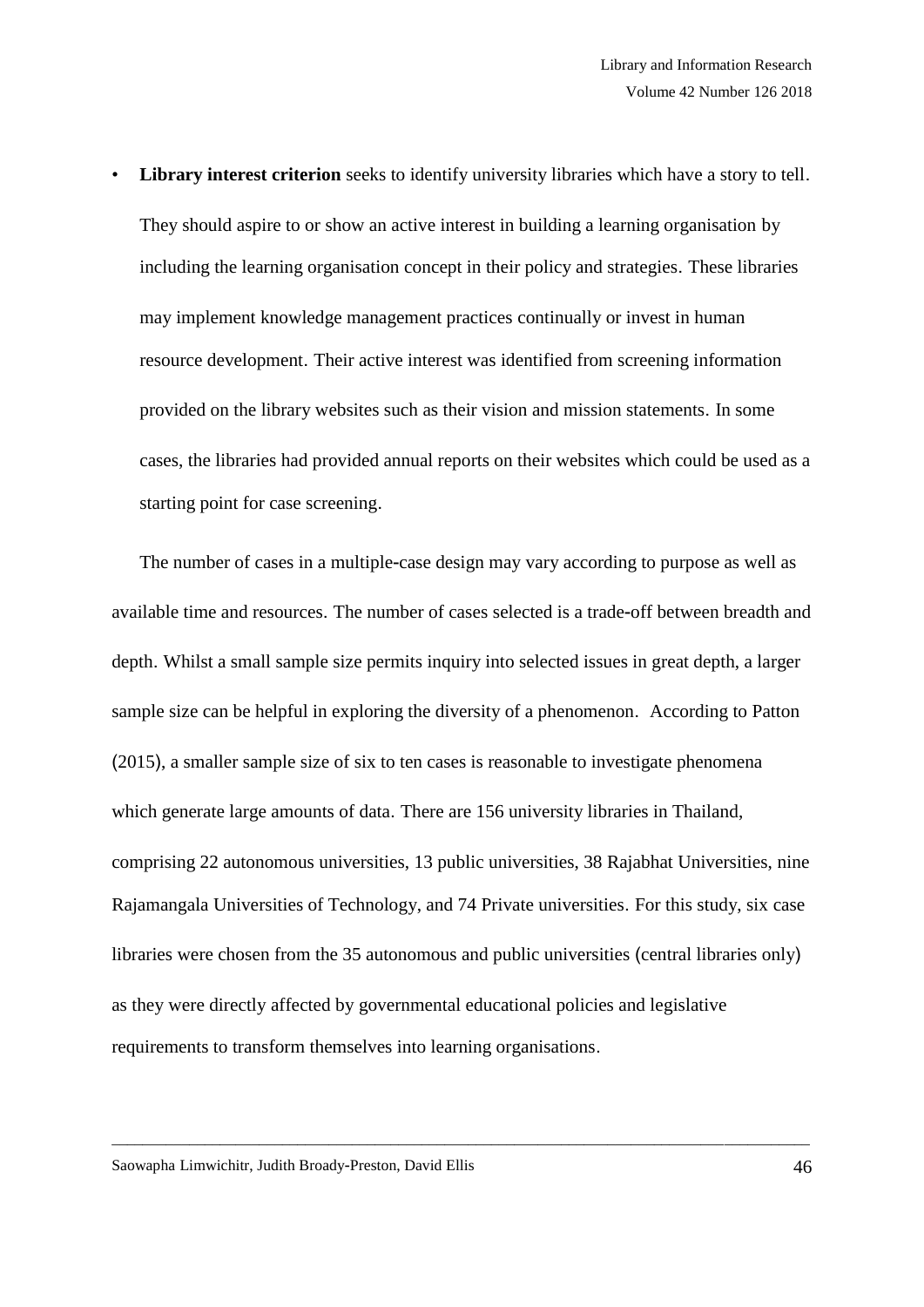The case library directors were contacted two weeks prior to the fieldwork phase to provide information about the research project. This allowed the directors to raise questions, and to clarify the purpose and research methods of the study. Permission to carry out the research was then obtained from the directors.

#### **Selection of the research methods**

Investigating a learning organisation is considered complex as it relates to aspects of organisational culture. Data collection methods need to allow organisational culture to be deciphered. Portfelt (2006) cautions that there is always conflict between 'espoused culture' and 'culture in practice'. An organisation may value learning and aspire to be a learning organisation but the actual day-to-day practices may not be supportive of such aspirations; time and resources may not support learning or day-to-day work routines may be valued over learning and development. Researchers, therefore, cannot rely solely on a single method (Eberle & Maeder, 2011). They cannot rely merely on what is reported in documents or staff views of learning culture expressed during interviews.

Patton (2015) proposes the use of method triangulation, following the principle in collecting data of the same phenomenon from multiple data collection techniques, aiming at developing convergent evidence as well as corroborating the same findings in order to strengthen the construct validity of the case study. This approach has been used in earlier similar investigations; in 1994 Jones investigated the development of a learning culture in

\_\_\_\_\_\_\_\_\_\_\_\_\_\_\_\_\_\_\_\_\_\_\_\_\_\_\_\_\_\_\_\_\_\_\_\_\_\_\_\_\_\_\_\_\_\_\_\_\_\_\_\_\_\_\_\_\_\_\_\_\_\_\_\_\_\_\_\_\_\_\_\_\_\_\_\_\_\_\_\_\_\_\_\_\_\_\_\_\_\_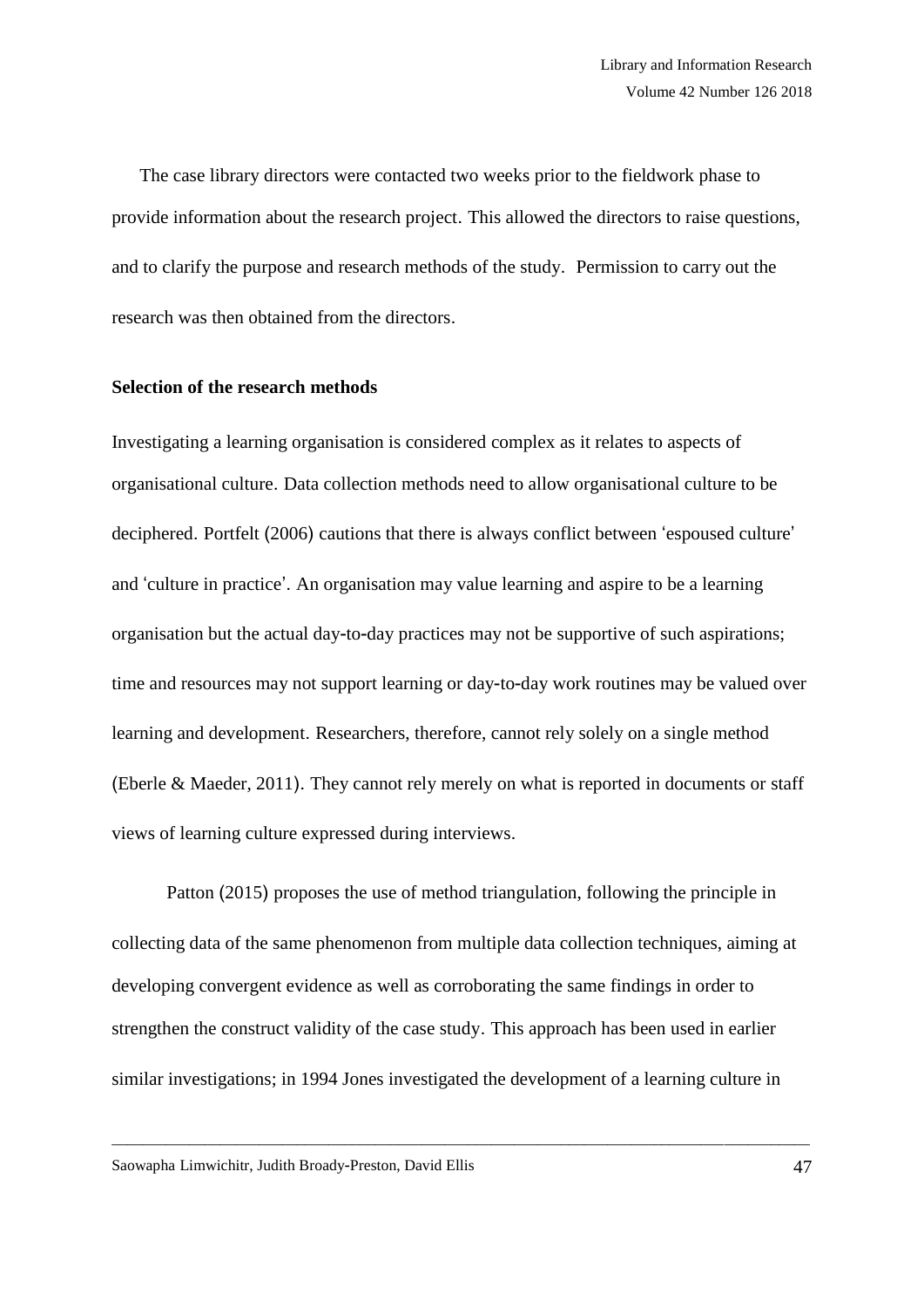two organisations using documentary evidence, in-depth interviews, observation of people, events, and departments, including participation in training events and activities (Jones, 1994). Temple (2006) examined the development and implementation of a knowledge management strategy in a multi-cultural engineering design environment using interviews, observation, documentary analysis and access to data archives within the Nissan Company. In the LIS field, Mavodza (2010) investigated knowledge management practices in an academic library using document reviews, interviews, and observation to examine the changing role of the academic library in response to the changing environment.

In this research, three primary methods were used: document analysis, interview, and observation. These three methods reflect a more probing approach and are appropriate to acquiring an in-depth understanding of issues related to organisational culture (Creswell, 2013). The methods help researchers make better inferences about the actuality of the organisational culture as well as allowing a broader range of historical, contextual, and behavioural issues to be addressed with converging results, thereby establishing construct validity (Yin, 2014).

The three methods employed were complementary to each other. Documentary evidence was used as a starting point prior to fieldwork to obtain background and familiarise the researcher with the research fields. During the fieldwork, more internal documentary evidence was analysed and served as a guideline for conducting interviews with the library directors. Observation was undertaken throughout the fieldwork to gain an understanding of

\_\_\_\_\_\_\_\_\_\_\_\_\_\_\_\_\_\_\_\_\_\_\_\_\_\_\_\_\_\_\_\_\_\_\_\_\_\_\_\_\_\_\_\_\_\_\_\_\_\_\_\_\_\_\_\_\_\_\_\_\_\_\_\_\_\_\_\_\_\_\_\_\_\_\_\_\_\_\_\_\_\_\_\_\_\_\_\_\_\_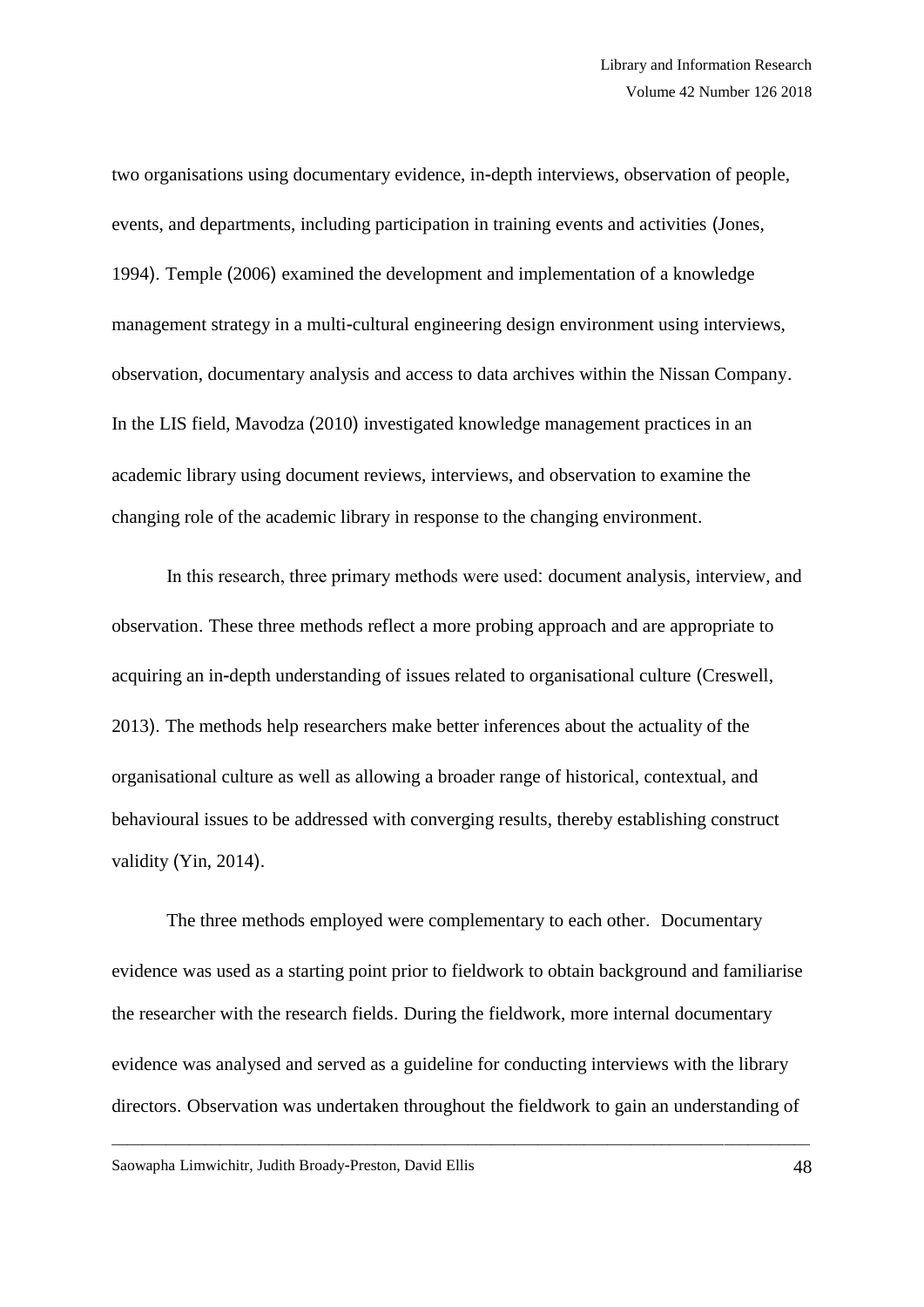the learning environment, staff behaviour and interaction in learning activities. Figure 1 below outlines this process.



**Figure 1**: **Research methods and their sequence**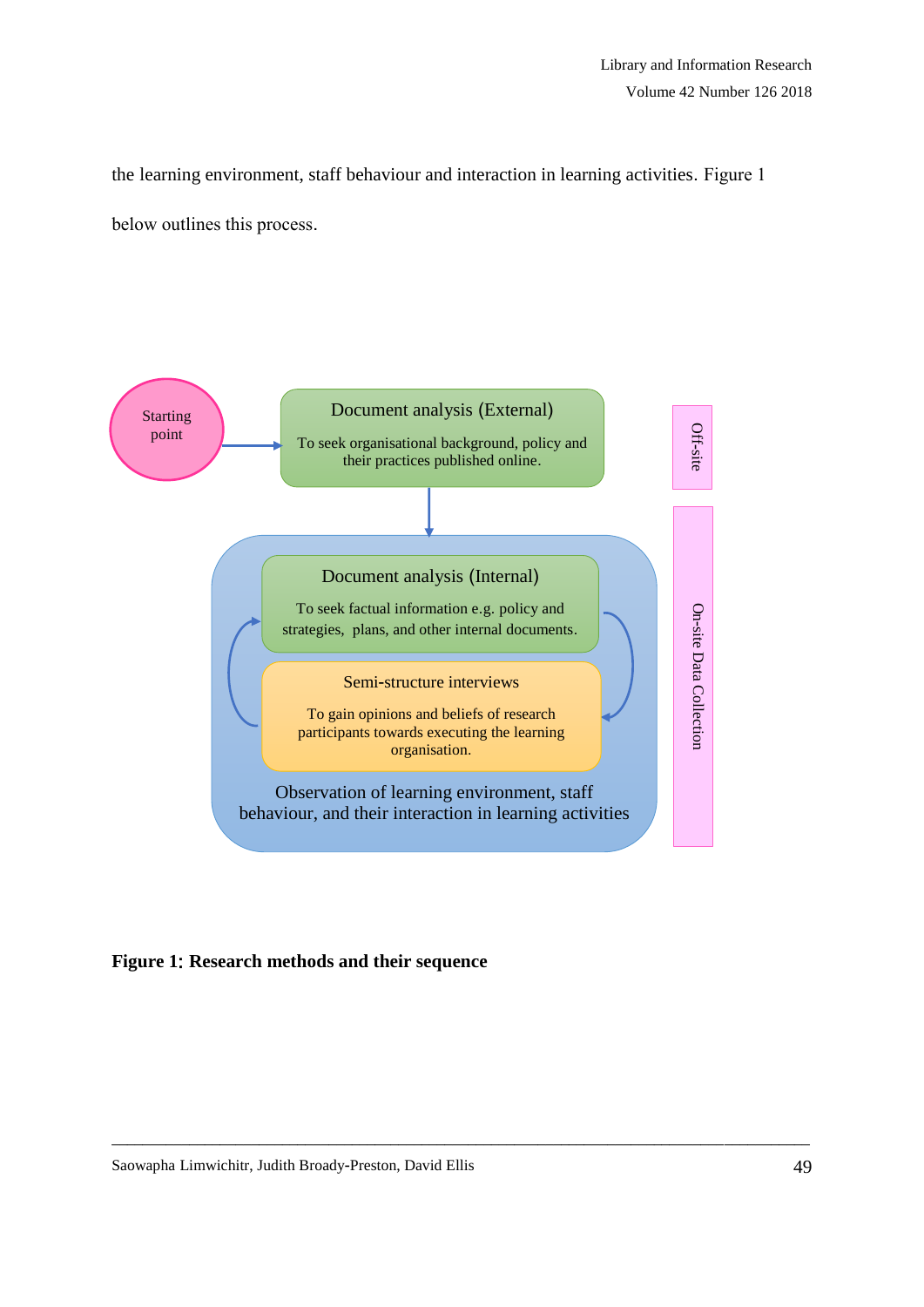#### *Document analysis*

Document analysis is a systematic process of searching and analysing relevant documents which can either be public documents such as annual reports, procedural documents, or internal documents such as organisational policy, minutes of meetings, or organisational bulletins circulated within an organisation (Darke, Shanks & Broadbent, 1998). Documentary evidence often reflects issues of current interest or concern to both management and library staff, leading to a greater understanding of the learning culture. Document analysis also provides valuable information on and understanding of past events of relevance to organisational transformation. Such documents allow researchers to make sense of this relevant history of events or experiences, including the original conceptualisation of the change, its implementation and possible contextual factors influencing the building of a learning culture, allowing researchers to make connections to the contemporary context.

\_\_\_\_\_\_\_\_\_\_\_\_\_\_\_\_\_\_\_\_\_\_\_\_\_\_\_\_\_\_\_\_\_\_\_\_\_\_\_\_\_\_\_\_\_\_\_\_\_\_\_\_\_\_\_\_\_\_\_\_\_\_\_\_\_\_\_\_\_\_\_\_\_\_\_\_\_\_\_\_\_\_\_\_\_\_\_\_\_\_ Document analysis was used in two stages. In advance of the fieldwork publiclyavailable documentary evidence was sought from the library websites to give background information on the organisational context of the case studies. Evidence obtained at this stage included the historical background of the libraries, administrative information, including their functional areas and reporting structure, which allowed the researchers to become familiar with the cases. During fieldwork, document analysis was undertaken of a series of internal documents produced by and used within the libraries. The purpose of the research project was clarified with the library directors before requesting documentary evidence which could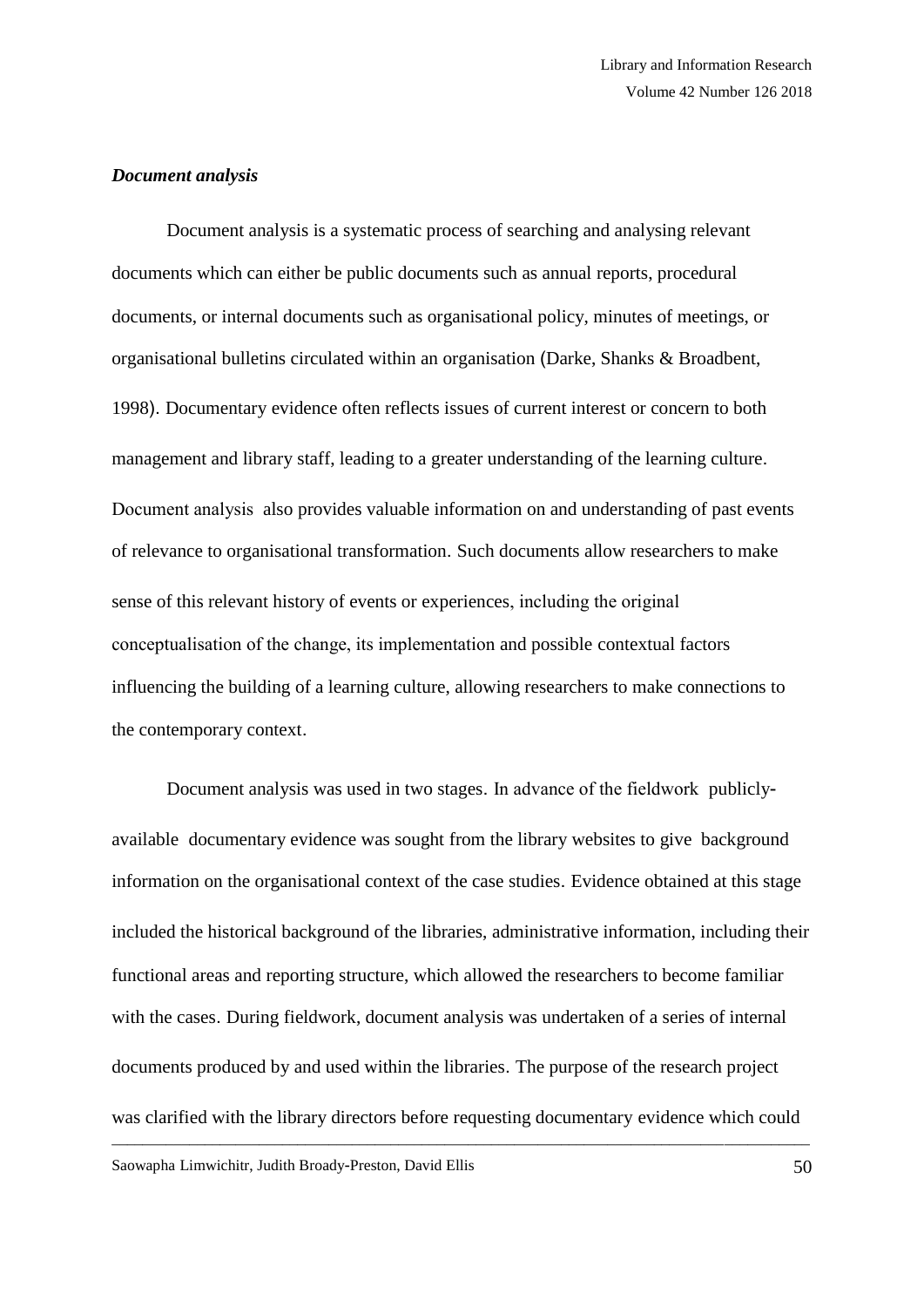contribute to the study. The evidence obtained at this stage included library policies and strategies, annual reports, quality assurance reports, relevant projects and activities, and other administrative documents.

#### *Semi*-*structured interviews*

Interviews are one of the most important sources for case study research as they provide opportunities for reconstructing events which cannot be accomplished through other methods (Cunningham, 1993). The reconstruction can be formed by asking interviewees to think back over how a certain series of events unfolded in relation to the current situation (Bryman, 2012), such as a series of events or problems occurring following the adoption of the learning organisation concept in university libraries. Interviews should reveal the development and evolution of the concept over time, in addition to attempts to solve any problems which may have arisen during the organisational transformation.

Semi-structured interviews were conducted to investigate the experiences of university librarians and obtain their opinions, feelings, and attitudes towards the concept, the implementation process, and the problems faced. As the study entailed the investigation of multiple case libraries in which background, context and situation may differ, semi-structured interviews were the most appropriate method. The questions could not be rigidly prespecified; rather they needed to be adjusted to the specific situation of each library (Pickard, 2013). The interviews were conducted predominantly with the library directors as the implementation of the process in Thailand had been initiated top-down by senior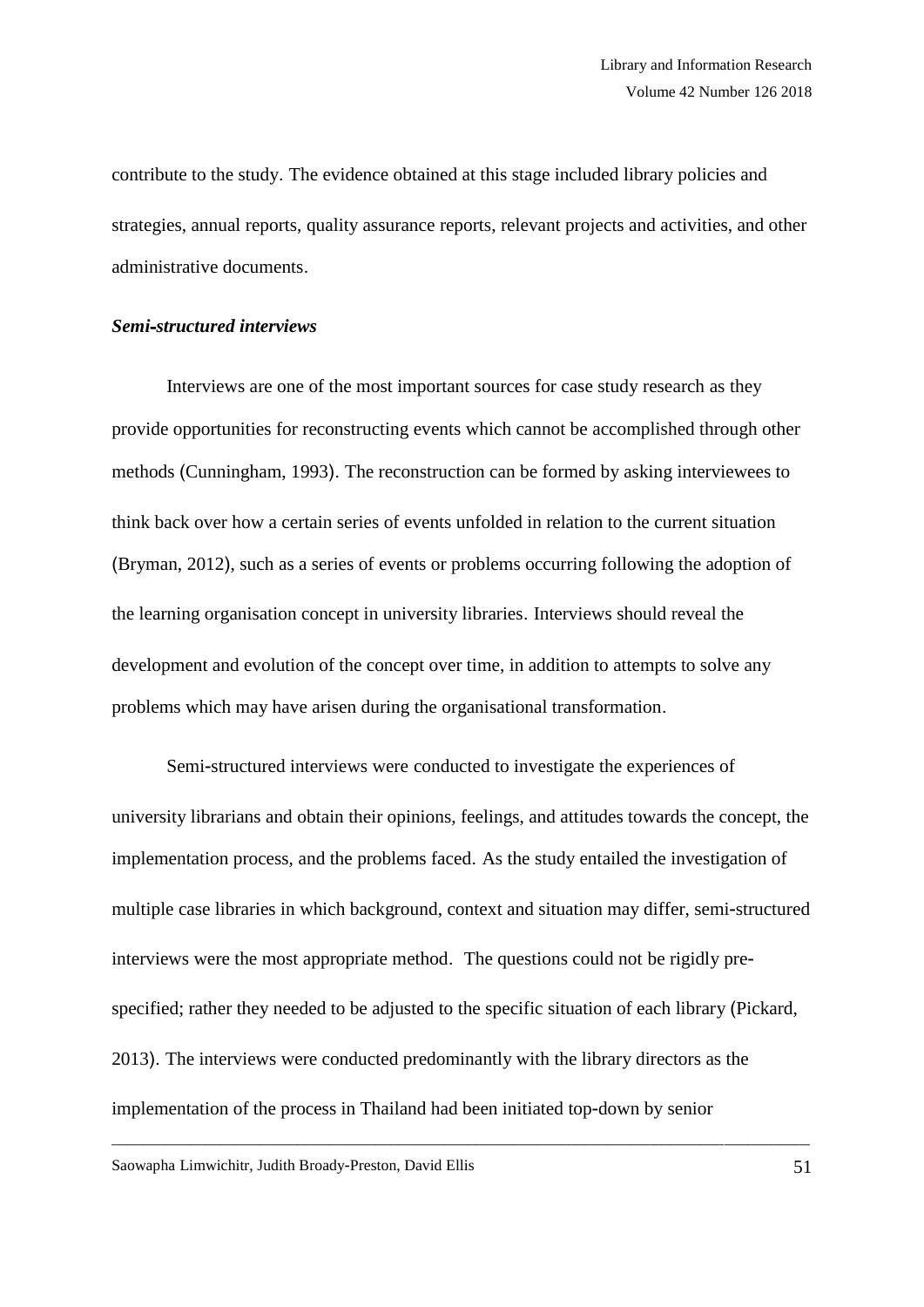management. It was the library executives who planned and shaped the organisational transformation through executing policy and strategies and creating strategic-aligned culture. In certain of the case libraries, the informal discussions were held with other staff, such as heads of departments, heads of the knowledge management committee, heads of the quality assurance committee, and the policy and planning analysts, amongst others. This additional method helped clarify library practices but was not a core part of the research methodology and was not included in the final report. An interview guide was prepared to ensure that important topics would be covered and investigated under the limitation of time and resources as well as to ensure cross-case comparability of the data derived from different case libraries.

#### *Direct observation*

One major limitation of the two methods discussed thus far is their inability to illuminate non-language factors such as a learning culture, working condition, staff behaviour, and social relationships within the organisations (Holliday, 2002). Observation is seen as a useful method in this context as it allows for the occurrence of certain types of these non-language factors to be observed (Gorman & Clayton, 2005).

Direct observation was made throughout the fieldwork in order not to affect or interrupt daily work processes of the library staff. The researcher was external to the organisations and made aware of potential limitations on access. Observation could not be standardised formally; decisions on what to observe could not be made beforehand as

\_\_\_\_\_\_\_\_\_\_\_\_\_\_\_\_\_\_\_\_\_\_\_\_\_\_\_\_\_\_\_\_\_\_\_\_\_\_\_\_\_\_\_\_\_\_\_\_\_\_\_\_\_\_\_\_\_\_\_\_\_\_\_\_\_\_\_\_\_\_\_\_\_\_\_\_\_\_\_\_\_\_\_\_\_\_\_\_\_\_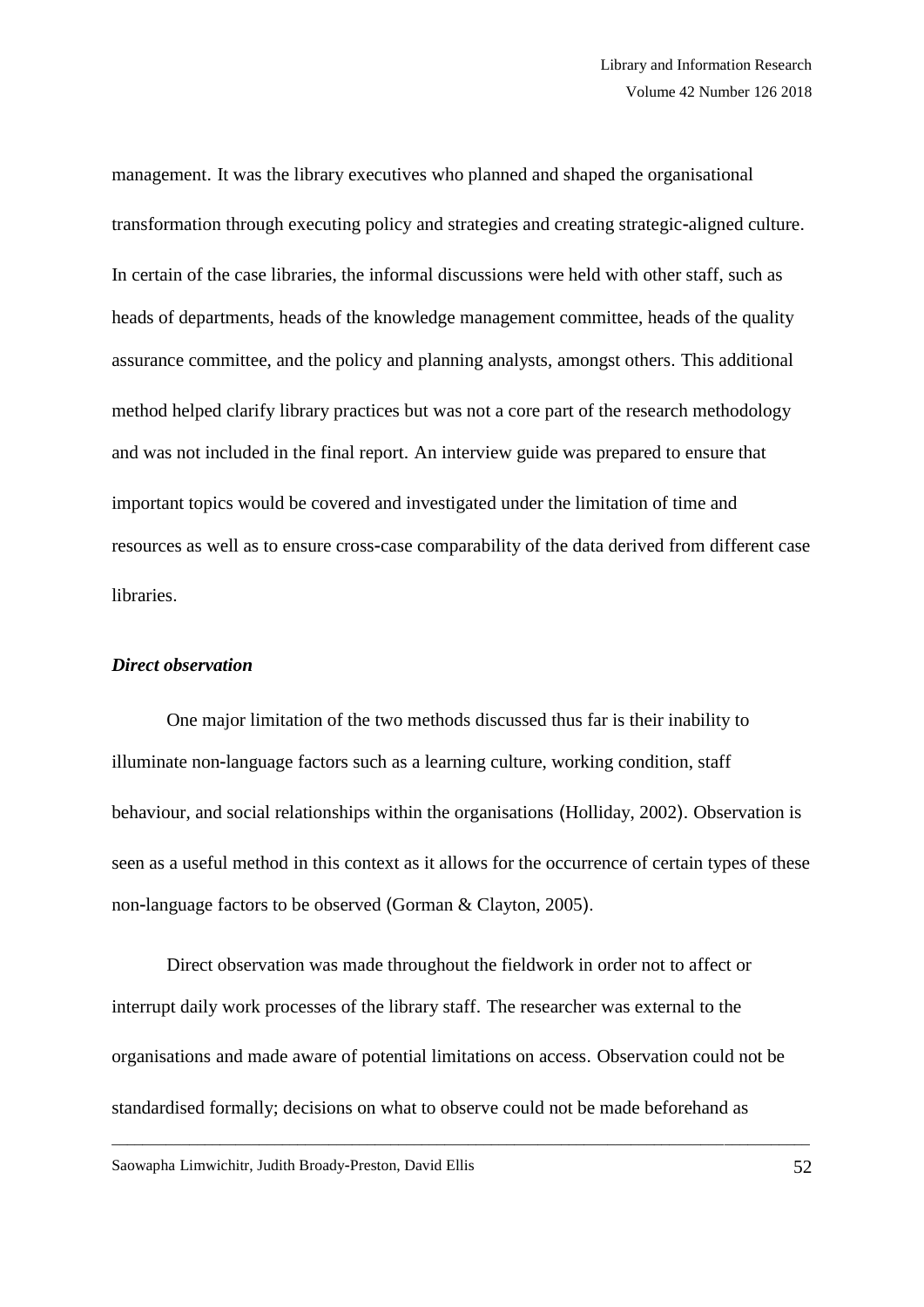organisations differed greatly in what they allowed outsiders to see. Furthermore, there is a tendency for staff to work in the way that they expect the researcher wants to see to impress the researcher rather than to "tell it like it is" (Schein, 2010, p. 180). As a result, observation was employed less formally with the aim of producing corroborating evidence for the other two methods.

Aspects observed were limited to the physical settings (such as arrangement of spaces, buildings, and technologies) and relevant events and activities. Permission was given by the library directors to carry out observation. If the observation included observing staff behaviour, staff were informed in advance and given the opportunity to refuse to take part. Staff were assured that the observation would pose no individual risk as the analysis would focus on collective behaviour; any observational data of individual staff would be excluded from the report. An observation form was used to re cord information, including both descriptive and reflective aspects.

## **Conducting the case study**

The research fieldwork took place during a five-month period in Thailand, from September 2014 to February 2015, including one pilot and six actual case libraries.

#### *A pilot case study*

A pilot case study is a small scale preliminary test of the proposed methodology carried out before a large scale case study. The purpose is to test the usability of the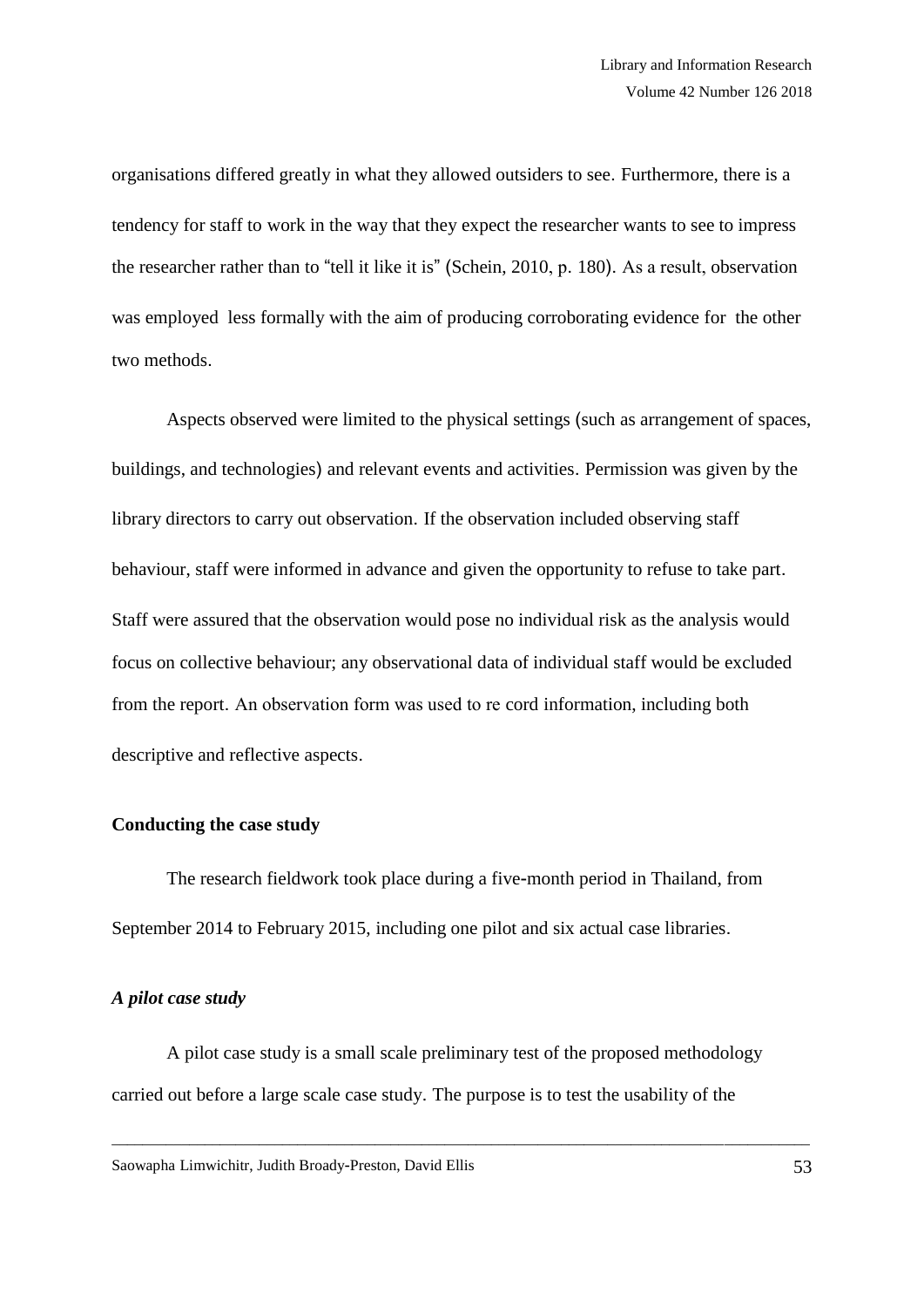conceptual base and evaluate the feasibility of the research design. By trying them out on a sample case, the research design and its elements can be refined before conducting an actual case study (Hulley, Cummings, Browner, Grady & Newman, 2007). Criteria for selecting a pilot case may differ from those of the actual cases, as the focus is less on content or responses, but more on the structure of the tools and techniques to be used in the actual case study (Yin, 2014). Selection of a pilot case study is thus less structured, focusing more on developing a prolonged relationship between the interviewees and the researchers, so that different phenomena can be observed from different angles, employing different approaches on a trial basis. It may also be based on convenience, geographic proximity, congeniality, and accessibility.

The pilot case study for the project was a single exploratory case conducted in an Open University library located in Bangkok. The library was selected as it had an active interest in and made efforts towards developing as a learning organisation. As evidenced in documents and the library website, knowledge management had been implemented and the library had won a prize for innovation and best practice in the field, thus displaying evidence of relevant phenomena and information for the trial. The case was also chosen based on congeniality and accessibility allowing the prolonged relationship to be established and different approaches of inquiry to be tried out. Pilot case study tasks and activities were: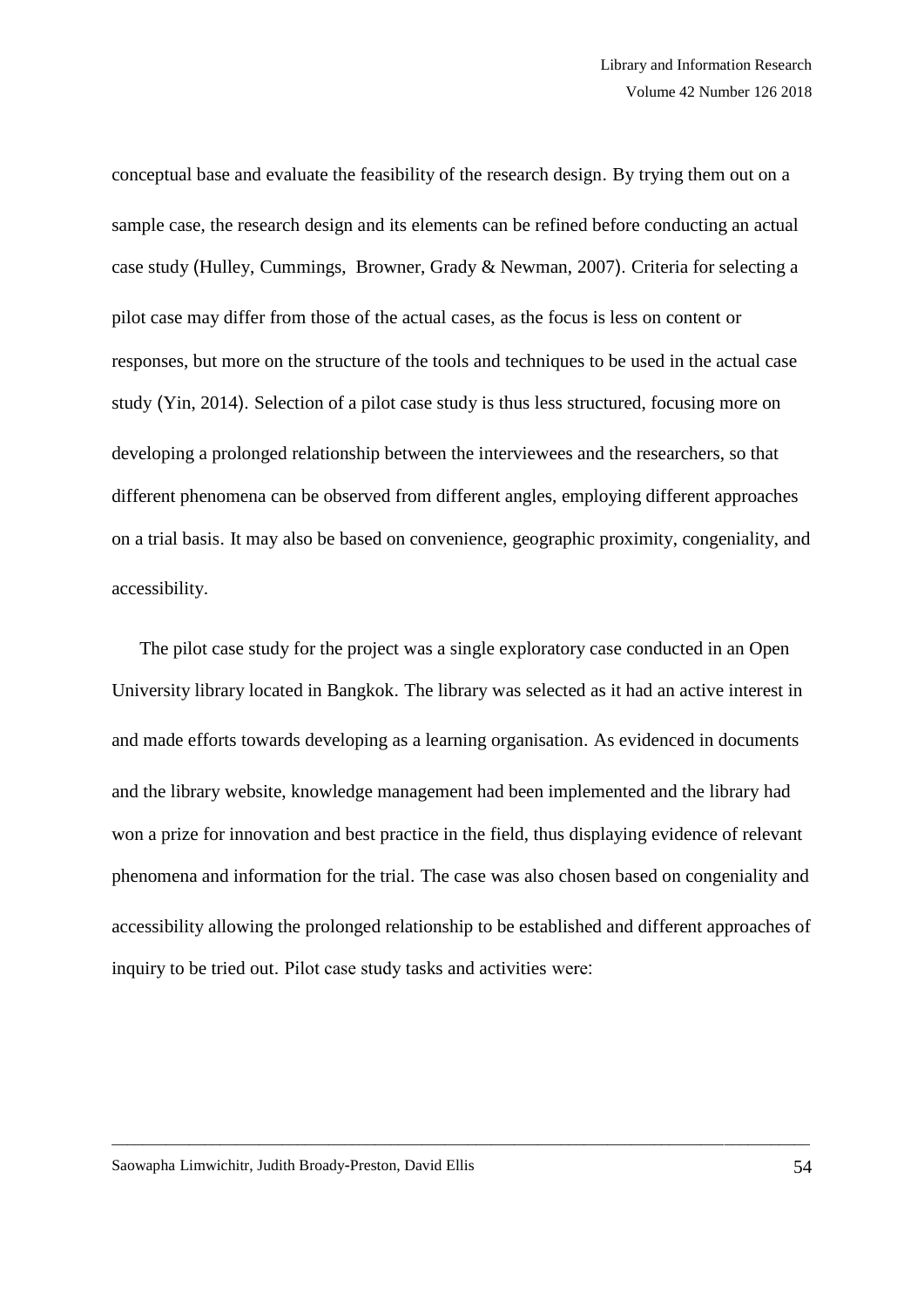- Clarification of the research aims and methods with the library director
- Browsing internal documentary evidence kept in folders, including meeting minutes and self-assessment reports as well as electronic documents stored on the library intranet and website
- Accessing the university website to seek information on university policy and strategies for analysing strategic alignment
- Conducting informal observation throughout the period of fieldwork together with formal observation (the library director took the researcher to walk around the library and had informal discussion with heads of departments.)
- Conducting a semi-structured interview with the library director
- Revision and mapping of all collected data and information derived from the pilot case

The pilot case study focused on providing detailed information about lessons learned in order to use such data to modify the research plan, procedures and data collection methods for application to the actual cases. Lessons learned were:

- The concepts of learning organisation and knowledge management in Thailand were closely aligned and overlapped as they were introduced in parallel, leading to potential confusion between the two concepts. This made the researcher aware of one critical issue which needed careful treatment during later interviews.
- QA systems were seen as vital to the successful establishment of learning organisations in Thai university libraries. Under the QA framework initiated by the two Governmental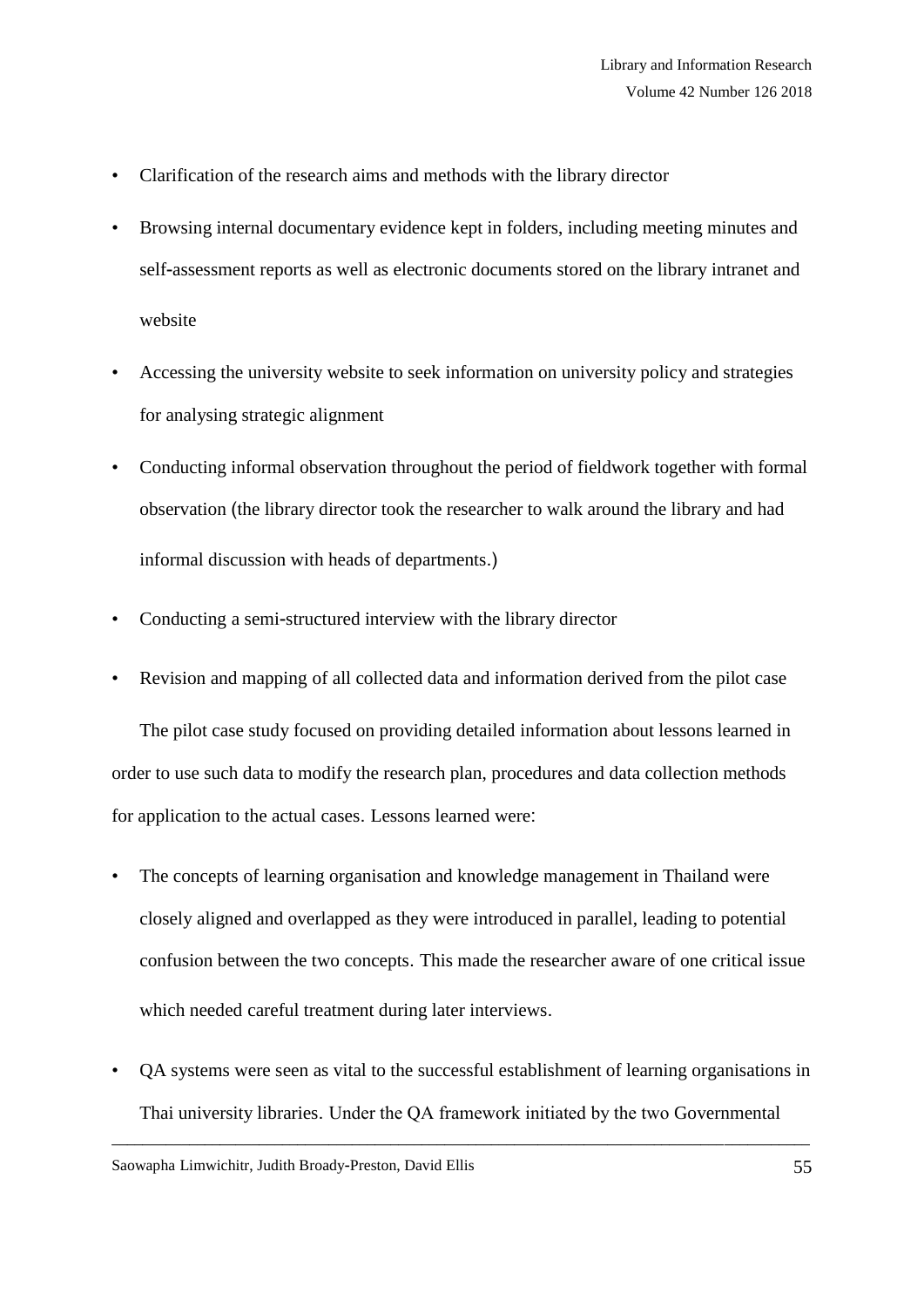bodies, OPDC and OHEC, it is compulsory for libraries to embed practices relating to learning organisation, knowledge management, and human resource development into their QA systems, together with appropriate KPIs for annual evaluation.

- Key documents to be used in the document analysis of the six main cases were identified, including:
	- university and library policy and strategic plans for analysing strategic alignment
	- annual reports
	- self-assessment reports (SAR)
	- human resource development plans
	- information about related projects, for example establishing library core-values
	- knowledge management projects and activities for analysing the practices within the libraries.
- Questions in the previous version of the interview guide overlapped. Some questions were not important as answers could be derived during the stage of document analysis or could be sought from other similar questions. They were, therefore, deleted or merged with other questions to save the interviewees' time.

## *Six actual cases*

The research processes employed in the six cases were similar to the pilot in that it took approximately two weeks per case for data collection. During the first week, document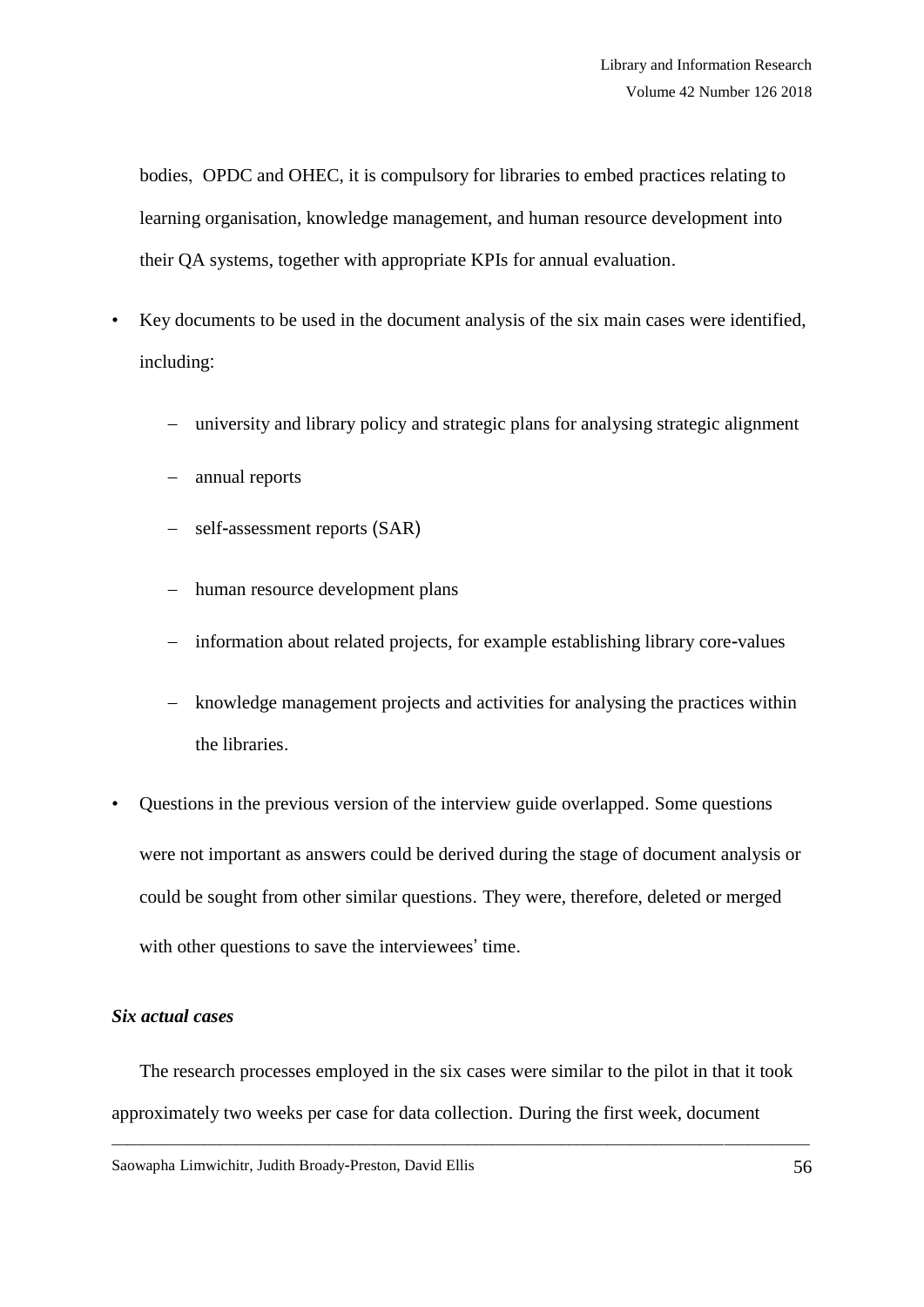analysis and direct observation were conducted. Semi-structured interviews with library directors or representatives followed in the second week. Core tasks and activities identified from the pilot case were used as a protocol for the six actual cases. As the examination involved investigating organisational problems which are sensitive issues in Thai culture, the fieldwork began with a clarification of the research purpose and methods with the library directors. Data collection followed, with the revision and mapping of all collected data completing the process. Core tasks and activities were:

- Clarifying research aims and methods with the library directors
- Browsing documents kept in folders, library websites, the libraries' knowledge management websites, or the libraries' quality assurance websites (if any) to seek relevant evidence regarding the universities' and libraries' policy and strategies, annual reports, self-assessment reports (SAR), and documents in relation to human resource development and knowledge management projects
- Observing activities organised within the libraries such as knowledge management activities or book fair activities, with observation of the latter focusing on staff cooperation when organising and facilitating the events. In some cases, formal observation was used during which the library directors took the researcher to walk around the library or unaccompanied, informal observation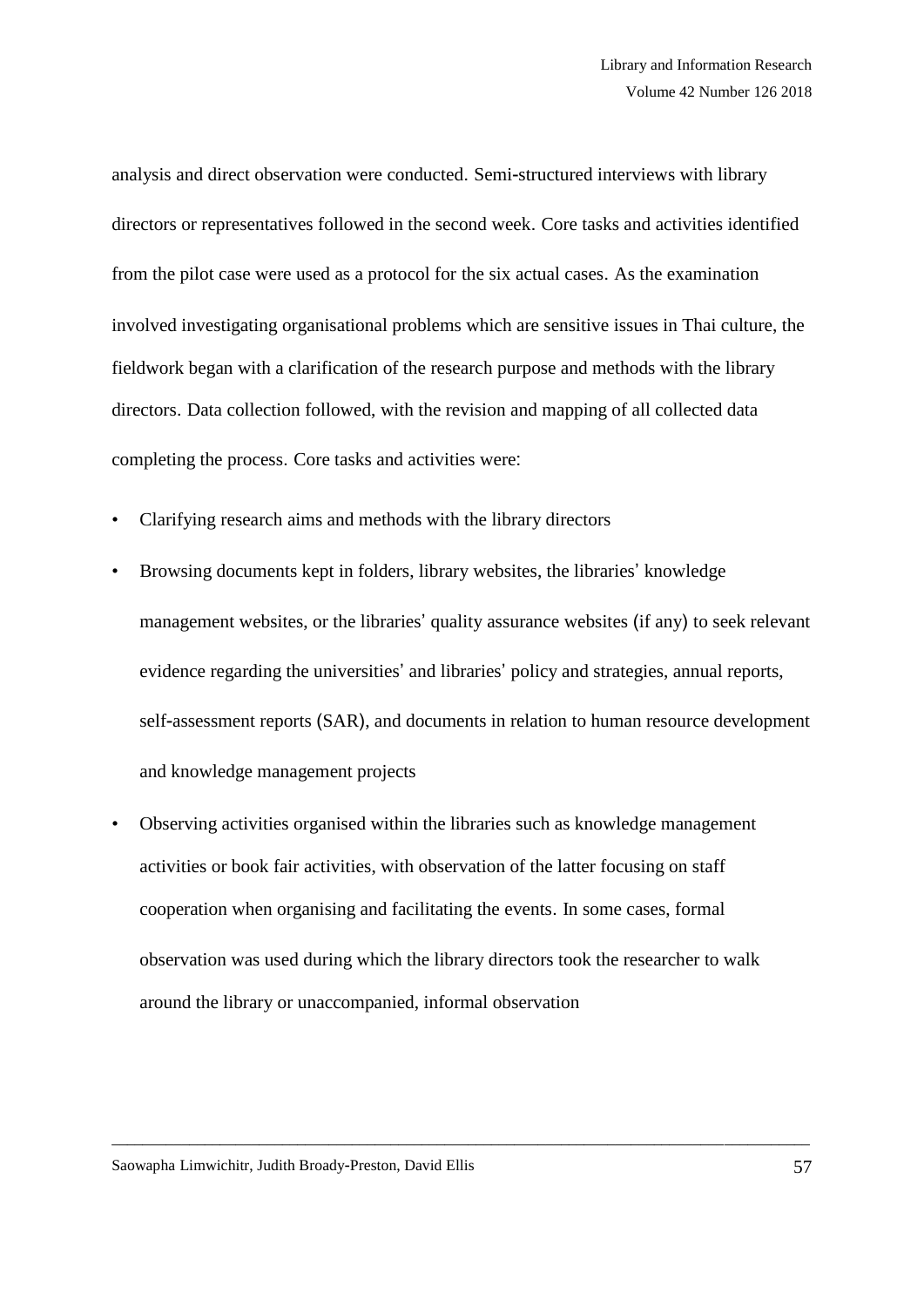- Browsing information systems such as intranets, e-document portals, knowledge management portals, knowledge management websites, library blogs, or other knowledge sharing platforms
- Conducting semi-structured interviews with library executives, including library directors, associate directors, or deputy directors

Revising and mapping all data and information collected together. All collected data were revised, combined, and linkages made to produce an overall picture of each case. The key documents obtained from all the case libraries were their strategic plans and self-assessment reports. As indicated earlier, semi-structured interviews were conducted mainly with the library directors. In some cases, the interviews were assigned to associate directors or deputy directors directly responsible for implementing relevant policies and practices. Observation was conducted informally, except in one case where the library directors accompanied the researcher in an observation tour of the libraries. During the fieldwork, the researcher attempted to observe a range of aspects, including library events, staff team-working, technologies used in the library, division of workspace, and distribution of documents.

\_\_\_\_\_\_\_\_\_\_\_\_\_\_\_\_\_\_\_\_\_\_\_\_\_\_\_\_\_\_\_\_\_\_\_\_\_\_\_\_\_\_\_\_\_\_\_\_\_\_\_\_\_\_\_\_\_\_\_\_\_\_\_\_\_\_\_\_\_\_\_\_\_\_\_\_\_\_\_\_\_\_\_\_\_\_\_\_\_\_

Data sources obtained from each case are summarised in Table 1.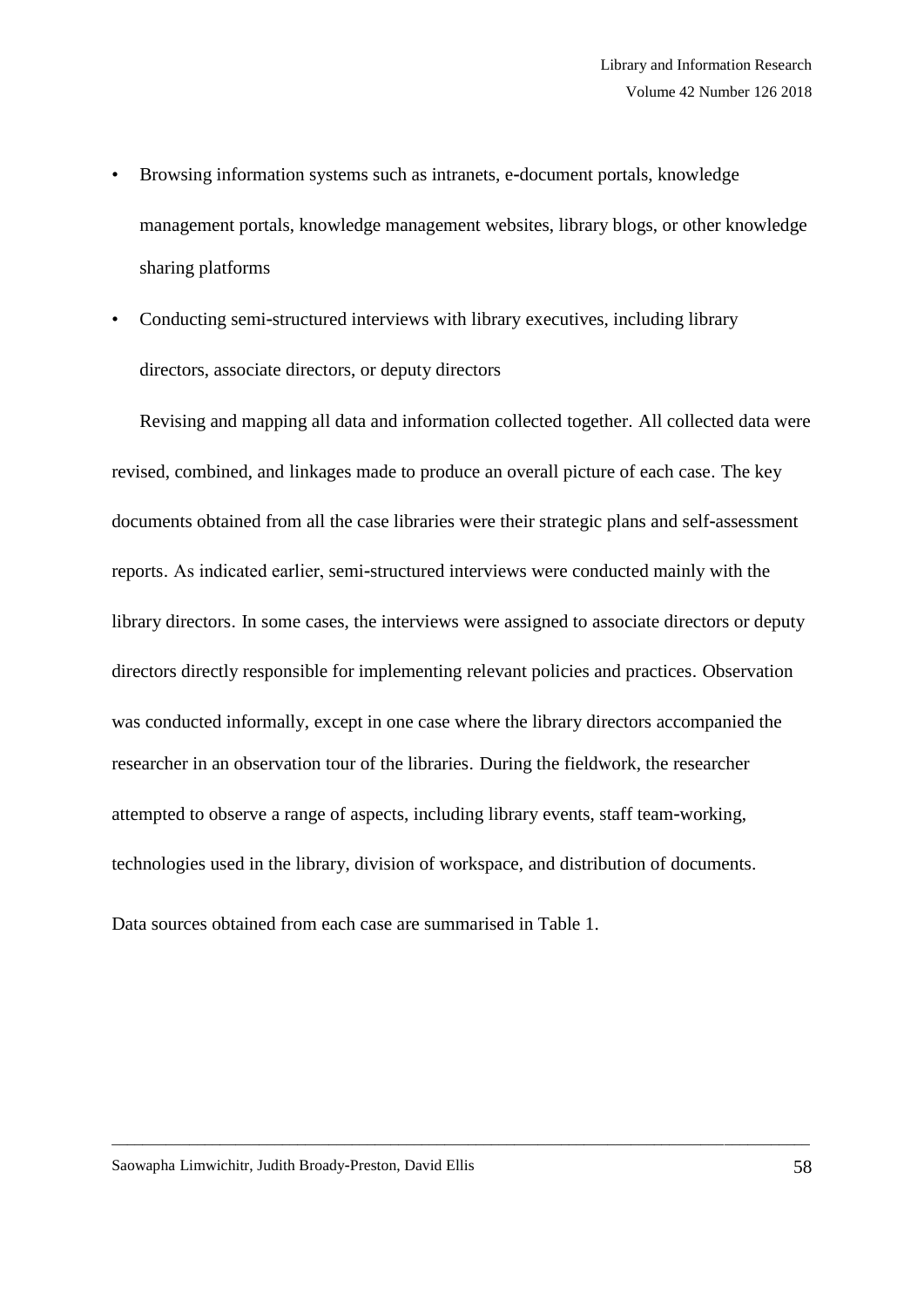Volume 42 Number 126 2018

| Data collection methods             | Library        | Library | Library     | Library | Library        | Library      |
|-------------------------------------|----------------|---------|-------------|---------|----------------|--------------|
|                                     | $\mathbf{A}$   | B       | $\mathbf C$ | D       | $\bf{E}$       | $\mathbf{F}$ |
| <b>Document analysis</b><br>(Types) | $\overline{7}$ | 6       | 9           | 8       | $\overline{7}$ | 5            |
| University policy and strategies    |                | ●       | ●           |         |                |              |
| Library's background                |                |         |             |         |                |              |
| Library's strategic plans           |                |         |             |         |                |              |
| Library's annual reports            |                |         |             |         |                |              |
| Library's QA/SAR reports            |                |         |             |         |                |              |
| Details of relevant projects and    |                |         |             |         |                |              |
| activities                          |                |         |             |         |                |              |
| Examples of evaluation reports      |                |         |             |         |                |              |
| of relevant projects and            |                |         |             |         |                |              |
| activities                          |                |         |             |         |                |              |
| Others                              |                |         |             |         |                |              |
| Best practices captured from        |                |         |             |         |                |              |
| KM activities                       |                |         |             |         |                |              |
| Library journals / newsletters      |                |         |             |         |                |              |
| Meeting minutes                     |                |         |             |         |                |              |
| The library director self-          |                |         |             |         |                |              |
| reflection report                   |                |         |             |         |                |              |
| HRD plan                            |                |         |             |         |                |              |
| Research policy                     |                |         |             |         | $\bullet$      |              |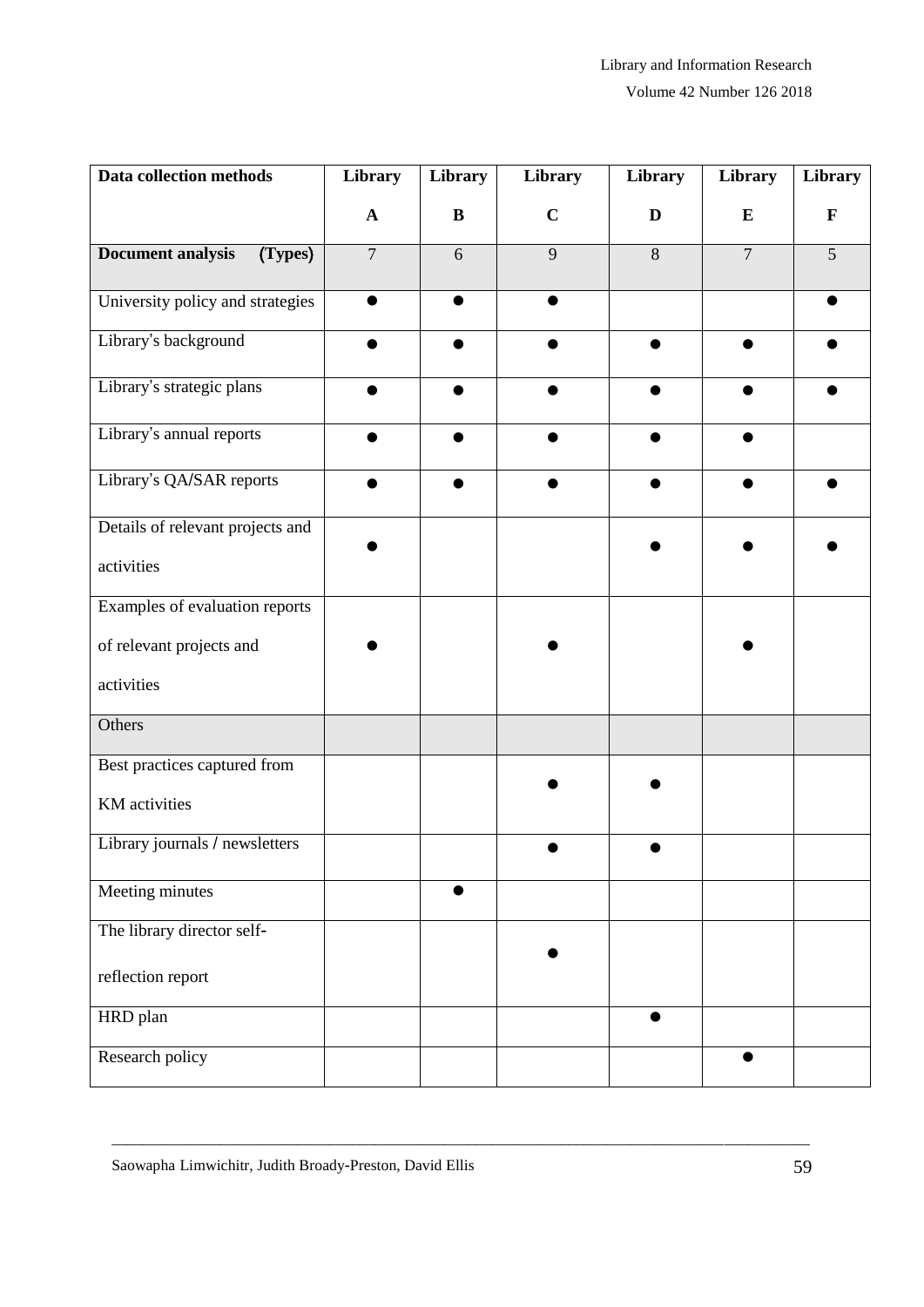| <b>Semi-structured interview</b>    | 3                             | $\overline{2}$ | $\overline{3}$                                                | 3                     | 3                                                                           | $\overline{2}$ |
|-------------------------------------|-------------------------------|----------------|---------------------------------------------------------------|-----------------------|-----------------------------------------------------------------------------|----------------|
| (person)                            |                               |                |                                                               |                       |                                                                             |                |
| Library director                    | $\bullet$                     | $\bullet$      |                                                               | Informal              | $\bullet$                                                                   |                |
| Others                              |                               |                |                                                               |                       |                                                                             |                |
| Formal                              |                               |                |                                                               | Associate<br>Director | Deputy<br>Director /<br>Head of<br>the<br>Planning<br>and Policy<br>Analyst |                |
| Informal                            | Head of<br>QA/KM<br>committee | Staff          | Head of KM<br>committee /<br>The former<br>Deputy<br>Director | Staff                 |                                                                             | Staff          |
| Observation (approx. hours)         |                               |                | Made throughout the fieldwork period                          |                       |                                                                             |                |
| Library's events                    |                               |                |                                                               |                       |                                                                             |                |
| Staff working in team               |                               |                |                                                               |                       |                                                                             |                |
| Technologies used in the<br>library |                               |                |                                                               |                       |                                                                             |                |
| Division of workspace               |                               |                |                                                               | $\bullet$             |                                                                             |                |
| Distribution of documents           |                               |                |                                                               |                       |                                                                             |                |

\_\_\_\_\_\_\_\_\_\_\_\_\_\_\_\_\_\_\_\_\_\_\_\_\_\_\_\_\_\_\_\_\_\_\_\_\_\_\_\_\_\_\_\_\_\_\_\_\_\_\_\_\_\_\_\_\_\_\_\_\_\_\_\_\_\_\_\_\_\_\_\_\_\_\_\_\_\_\_\_\_\_\_\_\_\_\_\_\_\_

# **Table 1**: **The data sources from each case**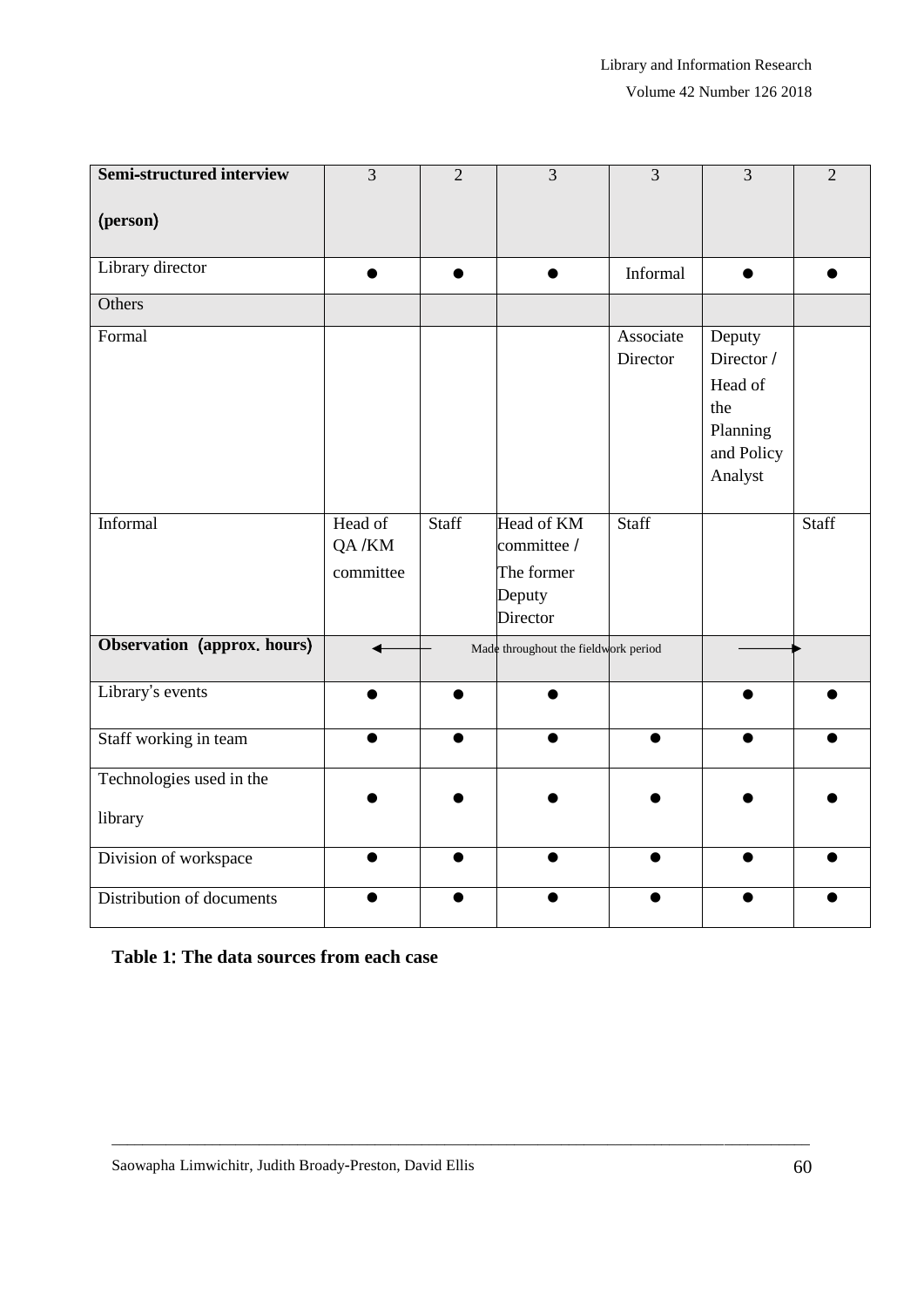Case study data analysis divided into two stages. Preliminary analysis was conducted in parallel with data collection. The researcher checked the collected data, summarised the major emerging issues, and identified aspects needing to be followed up. After completing data collection for each case, the formal data analysis started. Field notes, including document analysis and observation forms were summarised as well as transcribing recorded interviews. The researcher employed an inductive approach using thematic analysis involving the process of coding or reducing the data into meaningful ideas (Guest, MacQueen, & Namey, 2012), reading and rereading the data, identifying key ideas or themes. The research findings were then presented thematically using the themes identified in the process of thematic analysis as an outline.

### **Reflection and conclusion**

Overall, the adoption of an interpretivist lens and qualitative case study approach proved to be an appropriate research methodology, given the stated purpose of the research to achieve an understanding of the process of organisational transformation required of university libraries in becoming learning organisations. The investigation involved making sense of the establishment of the learning organisation, their management practices, and the extent to which such practices are compliant with and support the learning organisation.

Three qualitative data collection methods were employed, including document analysis, semi-structured interviews, and observation. The methods complement each other and produced an in-depth understanding of the topic. The methods also helped to capture the

\_\_\_\_\_\_\_\_\_\_\_\_\_\_\_\_\_\_\_\_\_\_\_\_\_\_\_\_\_\_\_\_\_\_\_\_\_\_\_\_\_\_\_\_\_\_\_\_\_\_\_\_\_\_\_\_\_\_\_\_\_\_\_\_\_\_\_\_\_\_\_\_\_\_\_\_\_\_\_\_\_\_\_\_\_\_\_\_\_\_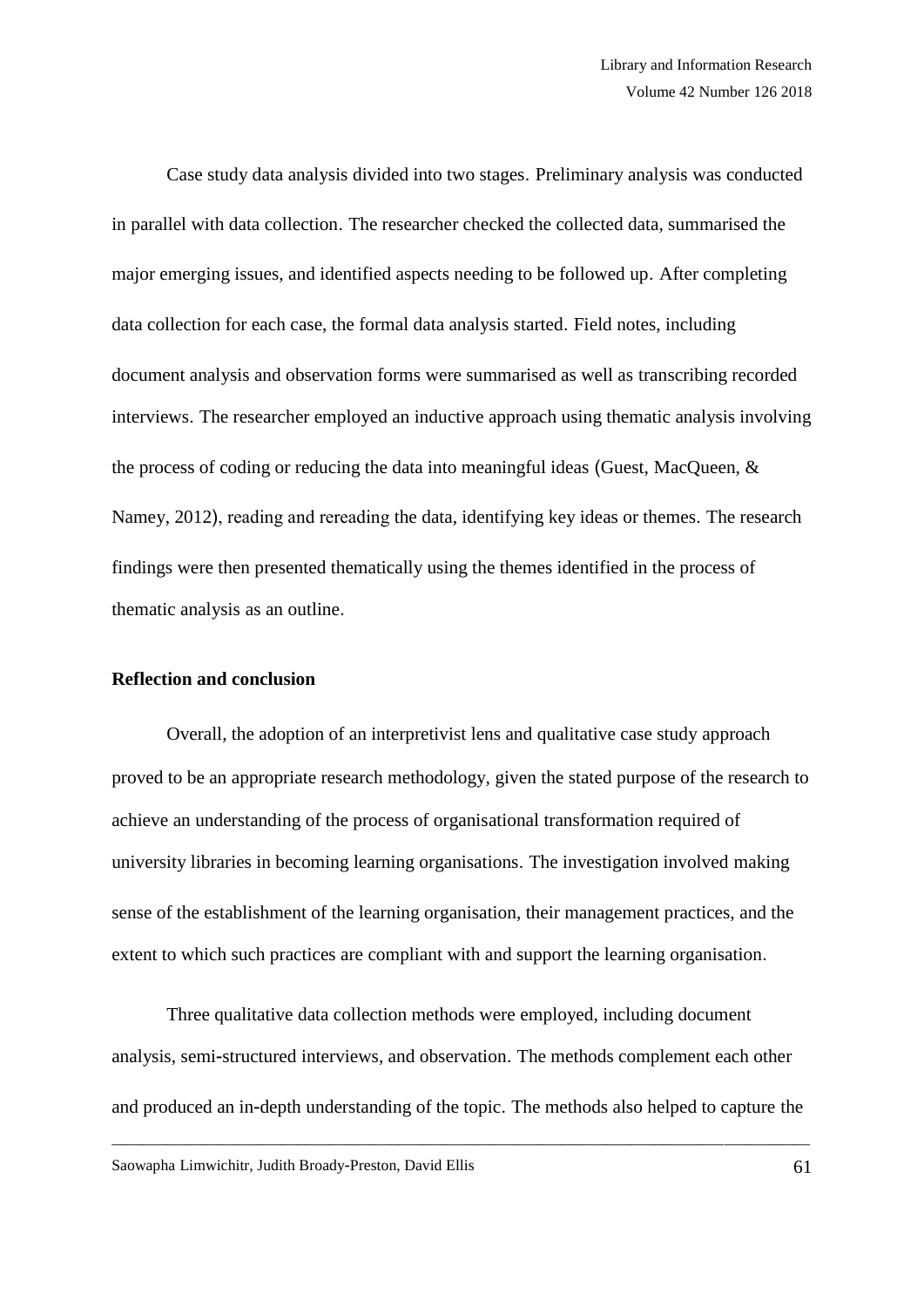three M aspects of Garvin's framework which illuminated the development of the study. Analysis of the policy documents provided an understanding of the Meaning and Management aspects i.e. how libraries planned and implemented the learning organisation strategy through the execution of library policies and management practices. Interviews with the library directors clarified experiences, including their opinions and feelings towards the development of the concept. Observation helped interpret the workplace environment, spacing, and staff behaviour and explain how the concept worked in practice. All collected data were combined to provide an understanding of the extent to which Thai university libraries qualified as learning organisations. One major outcome of the study was the development of a unique model for investigating university libraries as learning organisations, incorporating both Garvin's three Ms and CSFs as key attributes (Limwichitr, 2016; Limwichitr, Broady-Preston & Ellis, 2016).

The study developed a contextual approach to investigating learning organisations, to suit the Thai context and culture where the implementation of a LO framework was initiated via a top down approach, from Governmental policy through to the universities and their libraries. This contextual approach could, in turn, aid our understanding of the specific characteristics of its implementation in Thai university libraries as well as identifying defects. Although the approach proposed here is contingent, it could also be adapted and applied to other university libraries, for example libraries in neighbouring countries where contextual conditions are similar to the case libraries represented in the study. The interpretative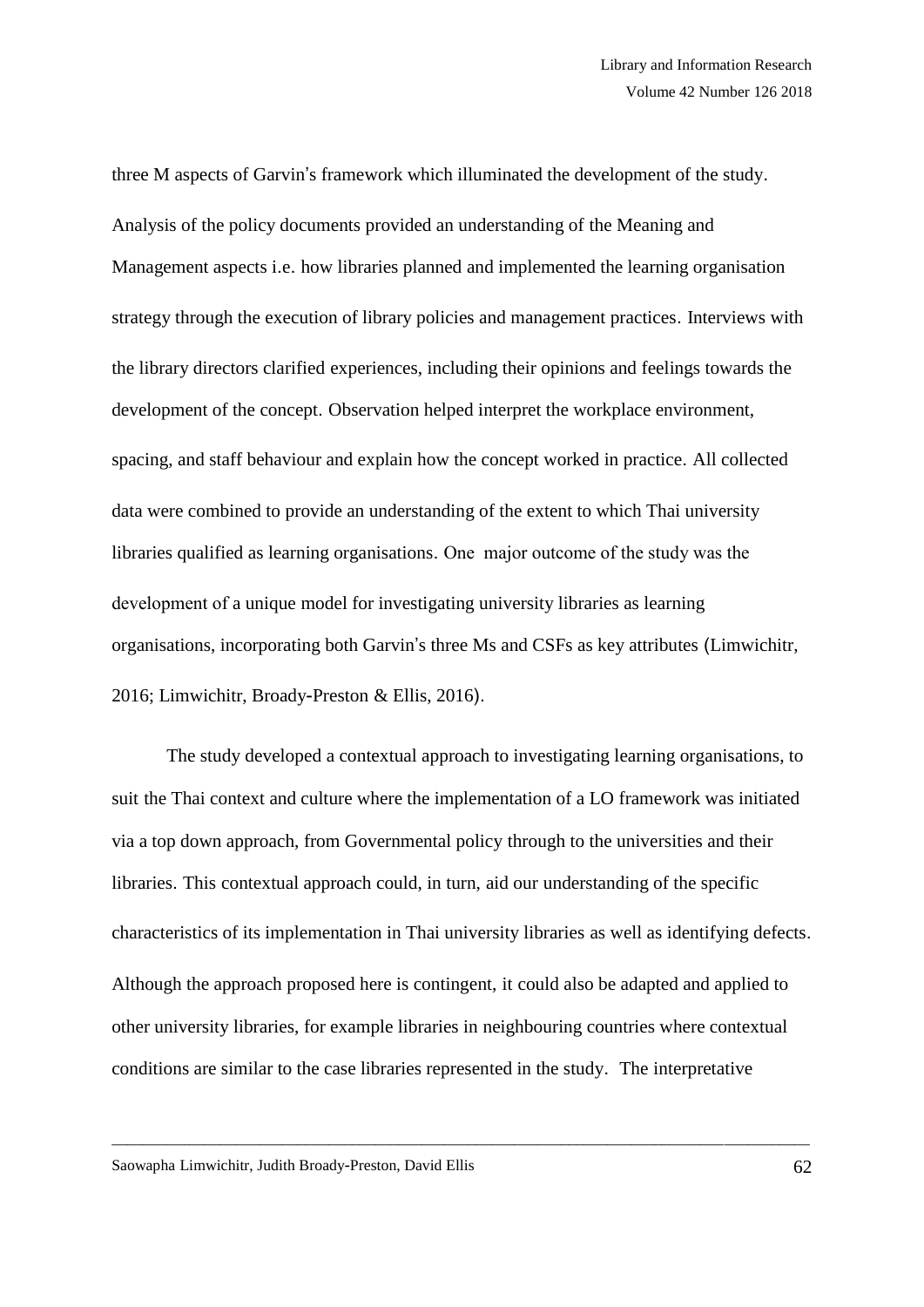approach could also be used to identify a number of relevant factors such as (1) how the organisational structure affects a learning culture; (2) the role of the leader in developing a learning organisation; (3) the need to establish clear policies and strategies together with measurement and evaluation systems to understand why the university libraries are not successful in transforming themselves into learning organisations, the problems they face and the major blockages to organisational transformation.

As with all such studies, there are some limitations with regard to the transferability of the research methods for future studies. Firstly, as the study was conducted with public and autonomous university libraries, the research methods, including some research protocols may need modifications before applying these to other research settings.

Although the learning organisation concept emphasises involving library staff at all levels, interview data were collected solely from library executives as traditionally, policy execution in Thai university libraries is imposed top-down by management. It was library executives who actually planned and shaped the transformation into learning organisations. However, this places potential limits in achieving the wider range of perspectives obtainable from a cross-section of staff, including developing a broader understanding of the topic. Further studies may consider including staff at all levels to supplement the data derived solely from library executives.

It should also be noted that decision to select either a single case study or a multiple case study design is essentially governed by a trade-off between breadth and depth.

\_\_\_\_\_\_\_\_\_\_\_\_\_\_\_\_\_\_\_\_\_\_\_\_\_\_\_\_\_\_\_\_\_\_\_\_\_\_\_\_\_\_\_\_\_\_\_\_\_\_\_\_\_\_\_\_\_\_\_\_\_\_\_\_\_\_\_\_\_\_\_\_\_\_\_\_\_\_\_\_\_\_\_\_\_\_\_\_\_\_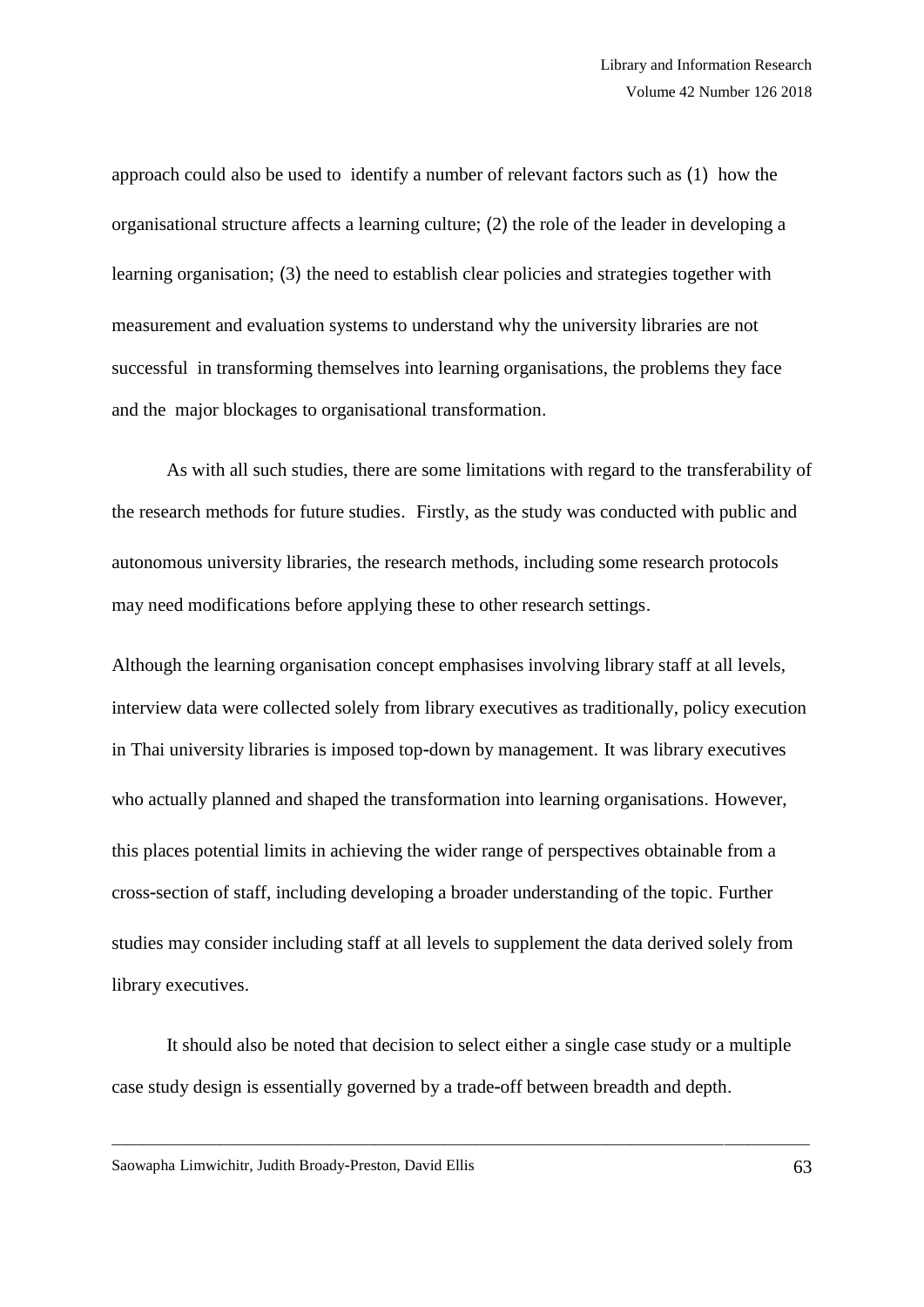Conducting an in-depth single case study may offer the opportunity to derive a greater understanding of the phenomenon, whilst conversely a multiple case study design allows for greater breadth in the investigation at the expense of less depth. Applying research methodology to a single case library will potentially provide an enhanced richer understanding of the current situation in a particular library in more detail.

Last but not least, a period of data collection is regarded as a significant element in terms of validity and rigour in gaining an in-depth understanding and insight into a learning organisation. The longer the period of time during which the research takes place, the more an in-depth understanding can be created. Conducting a longitudinal case study may allow organisational transformation to be tracked more effectively and enable researchers to gain an in-depth understanding of a learning culture.

# **References**

- Bordeianu, S., & Lubas, R. (2013). Interaction between departments: strategies for improving interdepartmental collaboration through communication. In Blessinger, K., & Hrycaj, P. (Eds.), *Workplace culture in academic libraries*: *The early 21st Century* (pp.219-229). Oxford: Chandos.
- Bratton, J. (2010). *Work and organizational behaviour*. 2<sup>nd</sup> Ed. Basingstoke: Palgrave Macmillan.

\_\_\_\_\_\_\_\_\_\_\_\_\_\_\_\_\_\_\_\_\_\_\_\_\_\_\_\_\_\_\_\_\_\_\_\_\_\_\_\_\_\_\_\_\_\_\_\_\_\_\_\_\_\_\_\_\_\_\_\_\_\_\_\_\_\_\_\_\_\_\_\_\_\_\_\_\_\_\_\_\_\_\_\_\_\_\_\_\_\_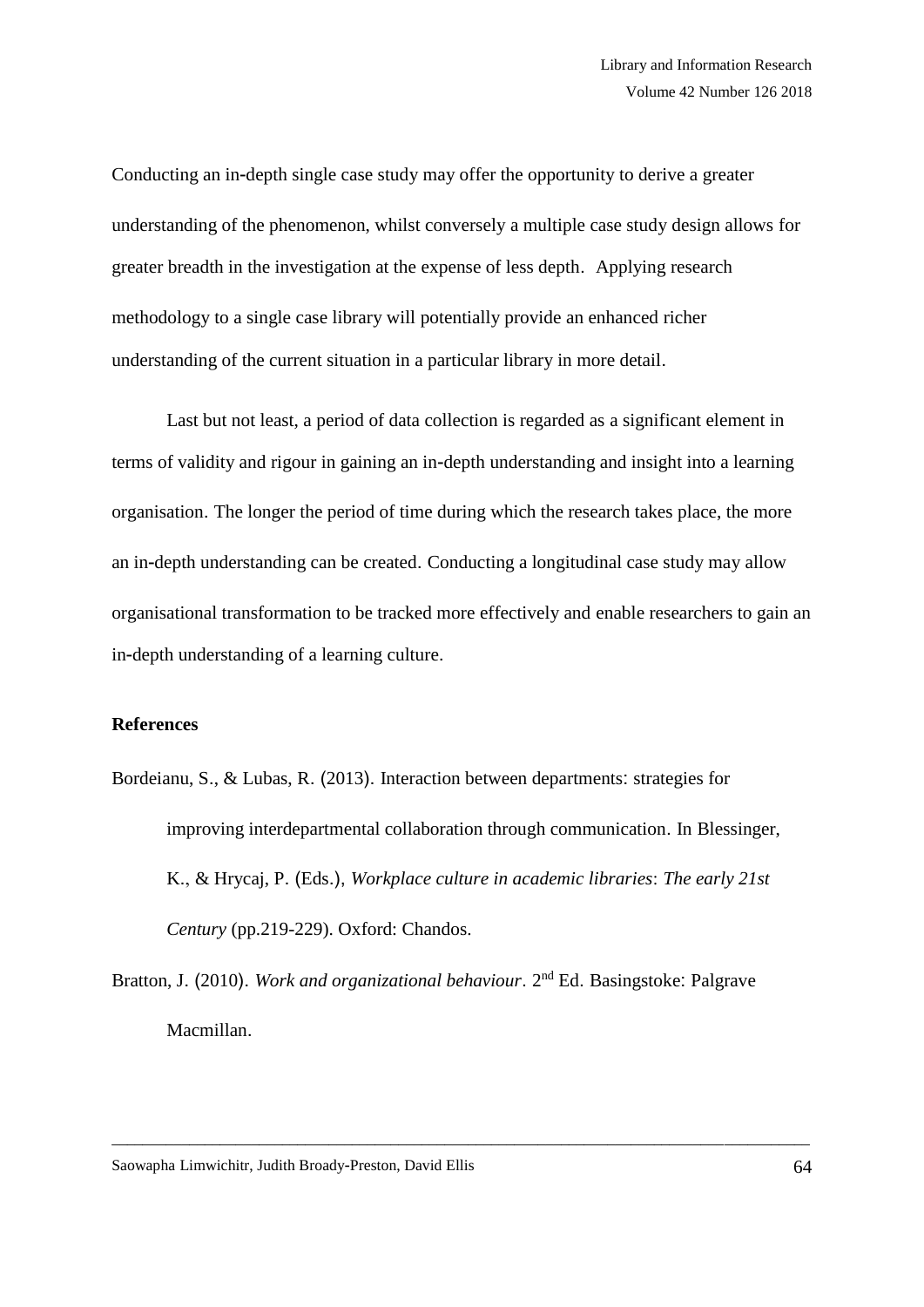- Bryman, A. (2012). *Social research methods*. 4<sup>th</sup> Ed. Oxford: Oxford University Press.
- Creaser, C., & Spezi, V. (2012). *Working together*: *Evolving value for academic libraries*. Retrieved from: https://libraryvalue.files.wordpress.com/ 2012/06/ndm-5709-lisufinal-report\_web.pdf
- Creswell, J. W. (2013). *Qualitative inquiry and research design*: *Choosing among five approaches*. 3 rd Ed. London: Sage.
- Cunningham, J. B. (1993). *Action research and organizational development*. London: Praeger.
- Darke, P., Shanks, G., & Broadbent, M. (1998). Successfully completing case study research: combining rigour, relevance and pragmatism. *Information Systems Journal, 8*(4), 273-28
- Eberle, T. S., & Maeder, C. (2011). Organizational Ethnography. In Silverman, D. (Ed.) *Qualitative Research*. (pp. 53-73). 3 rd Ed.. London: Sage.

Farquhar, J. D. (2012). *Case study research for business*. London: Sage.

Figueroa, L. A., & González, A. B. (2006). Management of knowledge, information and organizational learning in university libraries. *Libri*, *56*, 180-190.

\_\_\_\_\_\_\_\_\_\_\_\_\_\_\_\_\_\_\_\_\_\_\_\_\_\_\_\_\_\_\_\_\_\_\_\_\_\_\_\_\_\_\_\_\_\_\_\_\_\_\_\_\_\_\_\_\_\_\_\_\_\_\_\_\_\_\_\_\_\_\_\_\_\_\_\_\_\_\_\_\_\_\_\_\_\_\_\_\_\_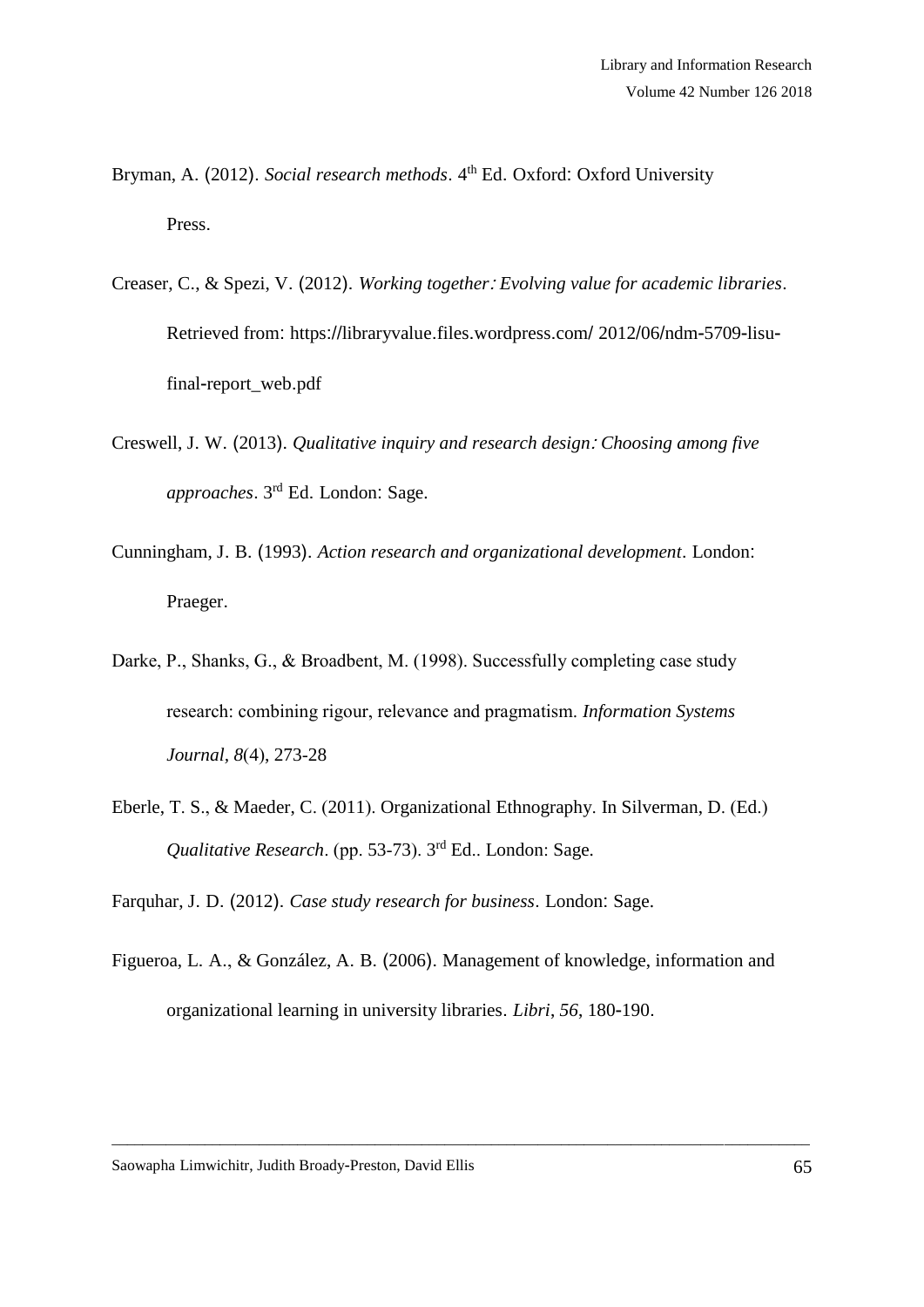- Flyvbjerg, B. (2006). Five misunderstandings about case-study research. *Qualitative Inquiry, 12*(2), 219-245.
- Fowler, R. (1998). The university library as learning organization for innovation: An exploratory study. *College & Research Libraries*, *59*(3), 220-231.
- Fri, G. W., & Bi, H. (2013). The evolution of educational reform in Thailand: The Thai educational paradox, *Journal of Educational Administration*, *51*(3), 290-319.
- Garavan, T. (1997). The learning organization: A review and evaluation. *The Learning Organization, 4*(1), 18-29.
- Garvin, D. A. (1993). Building a learning organisation. *Harvard Business Review*, *71*(4), 78-91.
- Giesecke, J., & McNeil, B. (2004). Transitioning to the learning organization. *Library Trends*, *53*(1), 54-67.
- Gorman, G. E., & Clayton, P. (2005). *Qualitative research for the information professional a practical handbook*. London: Facet.
- Grieves, J. (2008). Why we should abandon the idea of the learning organization. *The Learning Organization*, *15*(6), 463-473.
- Guest, G., MacQueen, K. M., & Namey, E. E. (2012). *Applied thematic analysis*. London: SAGE.

\_\_\_\_\_\_\_\_\_\_\_\_\_\_\_\_\_\_\_\_\_\_\_\_\_\_\_\_\_\_\_\_\_\_\_\_\_\_\_\_\_\_\_\_\_\_\_\_\_\_\_\_\_\_\_\_\_\_\_\_\_\_\_\_\_\_\_\_\_\_\_\_\_\_\_\_\_\_\_\_\_\_\_\_\_\_\_\_\_\_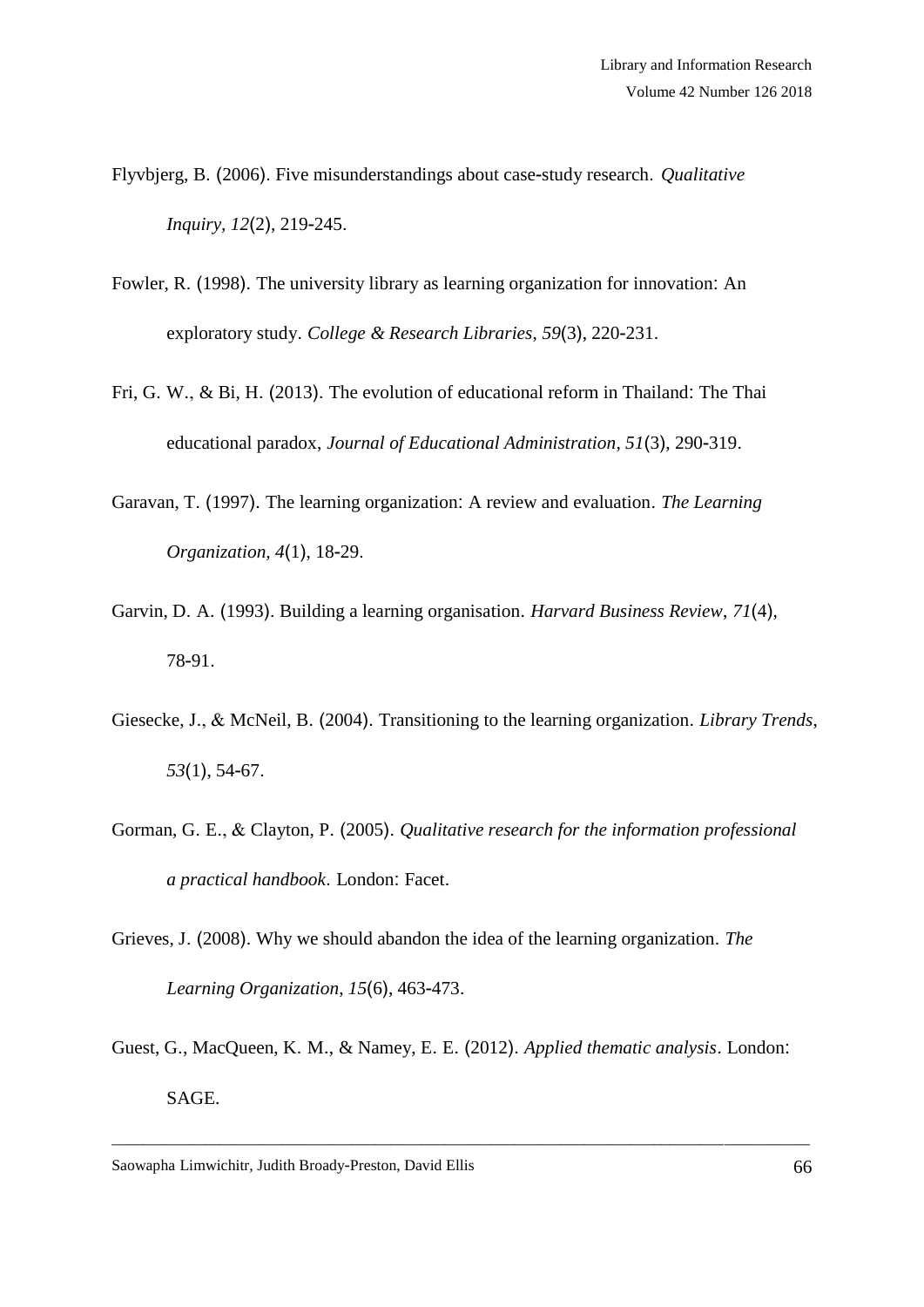Hitt, W. D. (1995). The learning organization: Some reflections on organizational renewal. *Employee Counselling Today*, *8*(7), 16-25.

Holliday, A. (2002). *Doing and writing qualitative research*. London: Sage. .

- Hulley, S. B., Cummings, S. R., Browner, W. S., Grady, D. G., & Newman, T. B. (2007). Designing clinical research. 4<sup>th</sup> Ed. Philadelphia: Lippincott Williams and Wilkins.
- Jain, P., & Mutula, P. (2008). Libraries as learning organisations: Implications for knowledge management. *Library Hi Tech News*, *8*, 10-14.
- Jones, A. (1994). *Creating a learning organization*. PhD dissertation, University of Warwick.
- Kitt, C. M. (2008). *Towards being a learning organisation a business excellence approach*. PhD dissertation, Durham University.
- Limwichitr, S.; Broady-Preston, J., & Ellis, D. (2015). A discussion of problems in implementing organisational cultural change. *Library Review*, *64*(6/7), 480-488.
- Limwichitr, S., Broady-Preston, J.; & Ellis, D. (2016). *Developing a model for investigating academic libraries as learning organisations*. Proceedings of the IDIMC 2016: Exploring our digital shadow: from data to intelligence (pp. 54-65). 12-13 January 2016, Loughborough University. Retrieved from https://idimc.files.wordpress.com/2016/02/2016-idimc-proceedings.pdf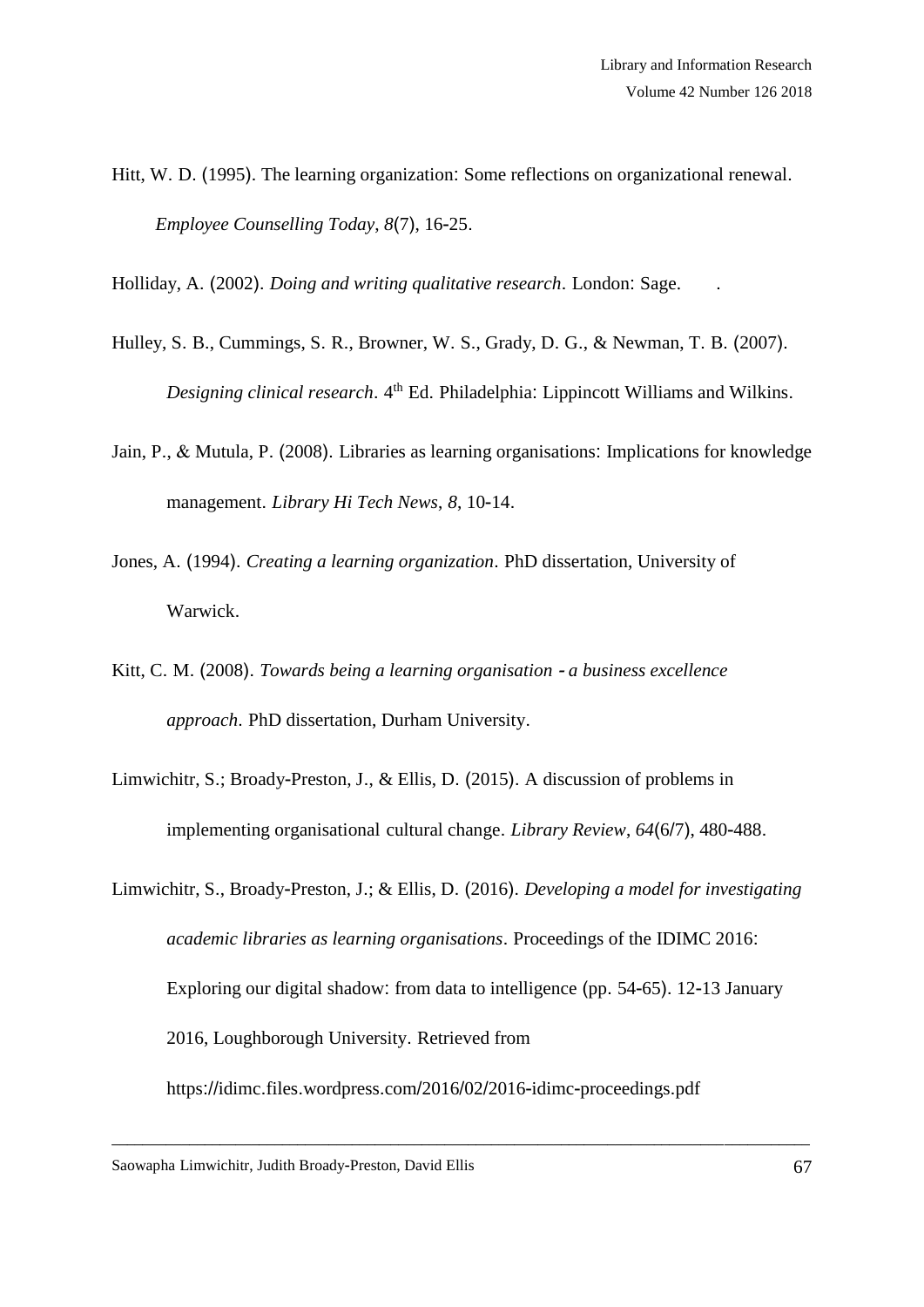Limwichitr, S. (2016). *Developing a model for investigating university libraries as learning organisations*. PhD dissertation, Aberystwyth University.

Madge, O. (2013). *Academic libraries as learning organisations*: *A Romanian perspective*.

Paper presented at IFLA World Library and Information Congress. 79<sup>th</sup> IFLA General Conference and Assembly, 17-23 August 2013, Singapore.

Marquardt, M. J. (2011). *Building the learning organization*: *Achieving strategic advantage through a commitment to learning*. London: Nicholas Brealey.

- Marsick, V. J., & Watkins, K. E. (2003). Demonstrating the value of an organization's learning culture: The dimensions of the learning organization questionnaire. *Advances in Developing Human Resources*, *5*(2), 132- 151.
- Martin, J. (2013). Organisational culture and administrative change: A case study at a metropolitan academic library. In Blessinger, K. & Hrycaj, P. (Eds.) *Workplace culture in academic libraries*: *The early 21st Century* (pp. 39-56).Oxford: Chandos,
- Mavodza, J. (2010). *Knowledge management practices and the role of an academic library in a changing information environment*: *The case of the metropolitan college of New York*. PhD dissertation, University of South Africa.
- McHugh, D., Groves, D., & Alker, A. (1998). Managing learning: What do we learn from a learning organisation? *The Learning Organization, 5*(5), 209-220.

\_\_\_\_\_\_\_\_\_\_\_\_\_\_\_\_\_\_\_\_\_\_\_\_\_\_\_\_\_\_\_\_\_\_\_\_\_\_\_\_\_\_\_\_\_\_\_\_\_\_\_\_\_\_\_\_\_\_\_\_\_\_\_\_\_\_\_\_\_\_\_\_\_\_\_\_\_\_\_\_\_\_\_\_\_\_\_\_\_\_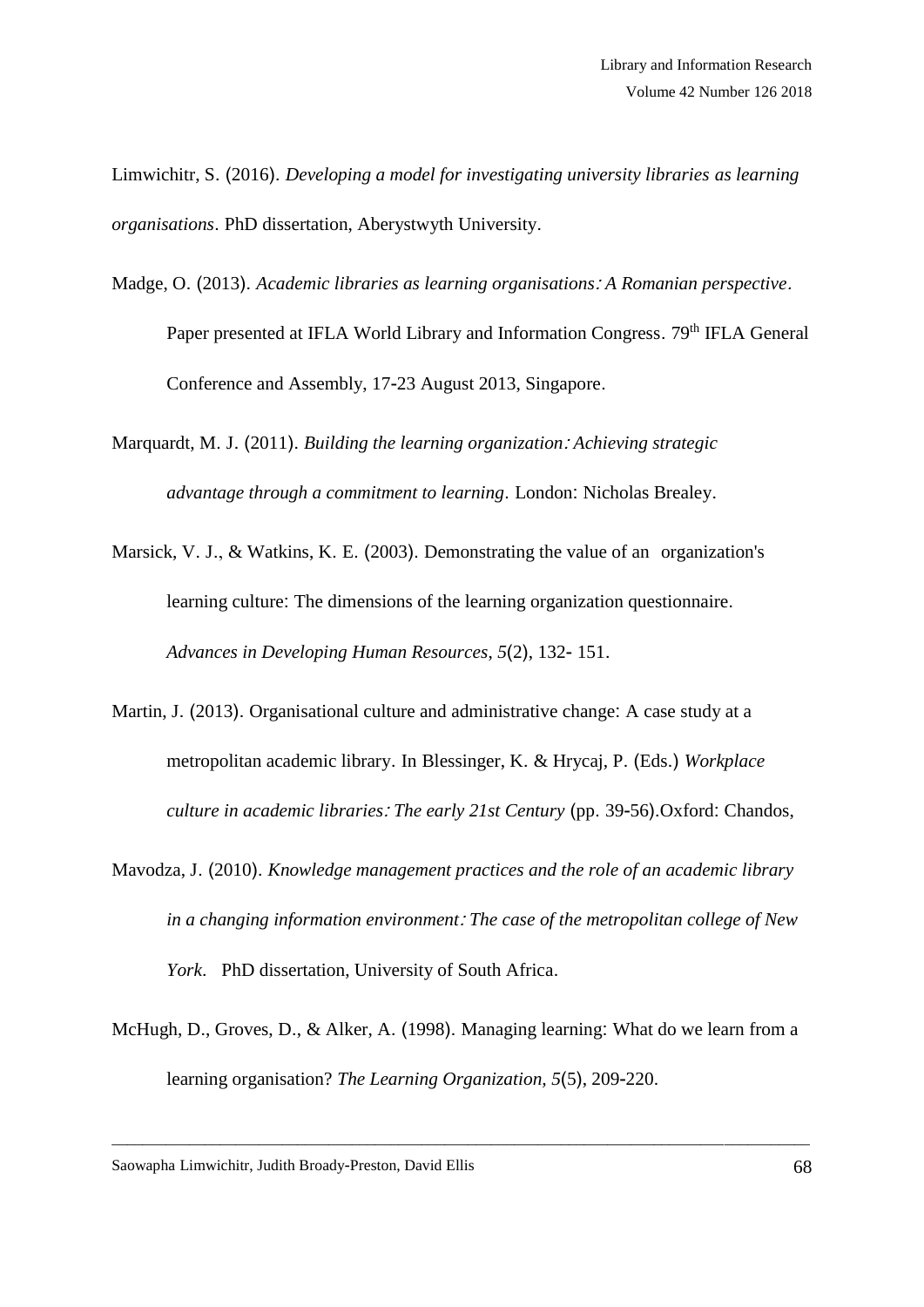- Michael, T .S .C., & Higgins,S. (2002). NTU Nanyang Technological University Library as a learning organisation. *Libri*, *52*, 169-182.
- Mueller, J. (2012). The interactive relationship of corporate culture and knowledge management: A review. *Review of Managerial Science*, *6*(2), 183-201.
- Mullins, L. J. & Christy, G. (2016). *Management and organisational behaviour*. 11st Ed. New York: Pearson Education.
- Mumford, A. (1995). The learning organization in review. *Industrial and Commercial Training*, 27 (1), 9-16.
- OPDC. (2003). *Royal Decree on Criteria and Procedures for Good Governance*. Retrieved from http://www.opdc.go.th/english/content.php?url=view&cat\_id=3
- Örtenblad, A. (2015). Towards increased relevance: Context-adapted models of the learning organization. *The Learning Organization, 22*(3), 163-181.
- Parding, K., & Abrahamsson, L. (2010) Learning gaps in a learning organization: Professionals' values versus management values. *Journal of Workplace Learning*, *22*(5), 292-305.

Patton, M. Q. (2015). *Qualitative research and evaluation methods*. <sup>4th</sup> Ed. London: Sage.

Pedler, M., Burgoyne, J., & Boydell, T. (1997). *The Learning Company*: *A strategy for sustainable development*. London: McGraw-Hill.

\_\_\_\_\_\_\_\_\_\_\_\_\_\_\_\_\_\_\_\_\_\_\_\_\_\_\_\_\_\_\_\_\_\_\_\_\_\_\_\_\_\_\_\_\_\_\_\_\_\_\_\_\_\_\_\_\_\_\_\_\_\_\_\_\_\_\_\_\_\_\_\_\_\_\_\_\_\_\_\_\_\_\_\_\_\_\_\_\_\_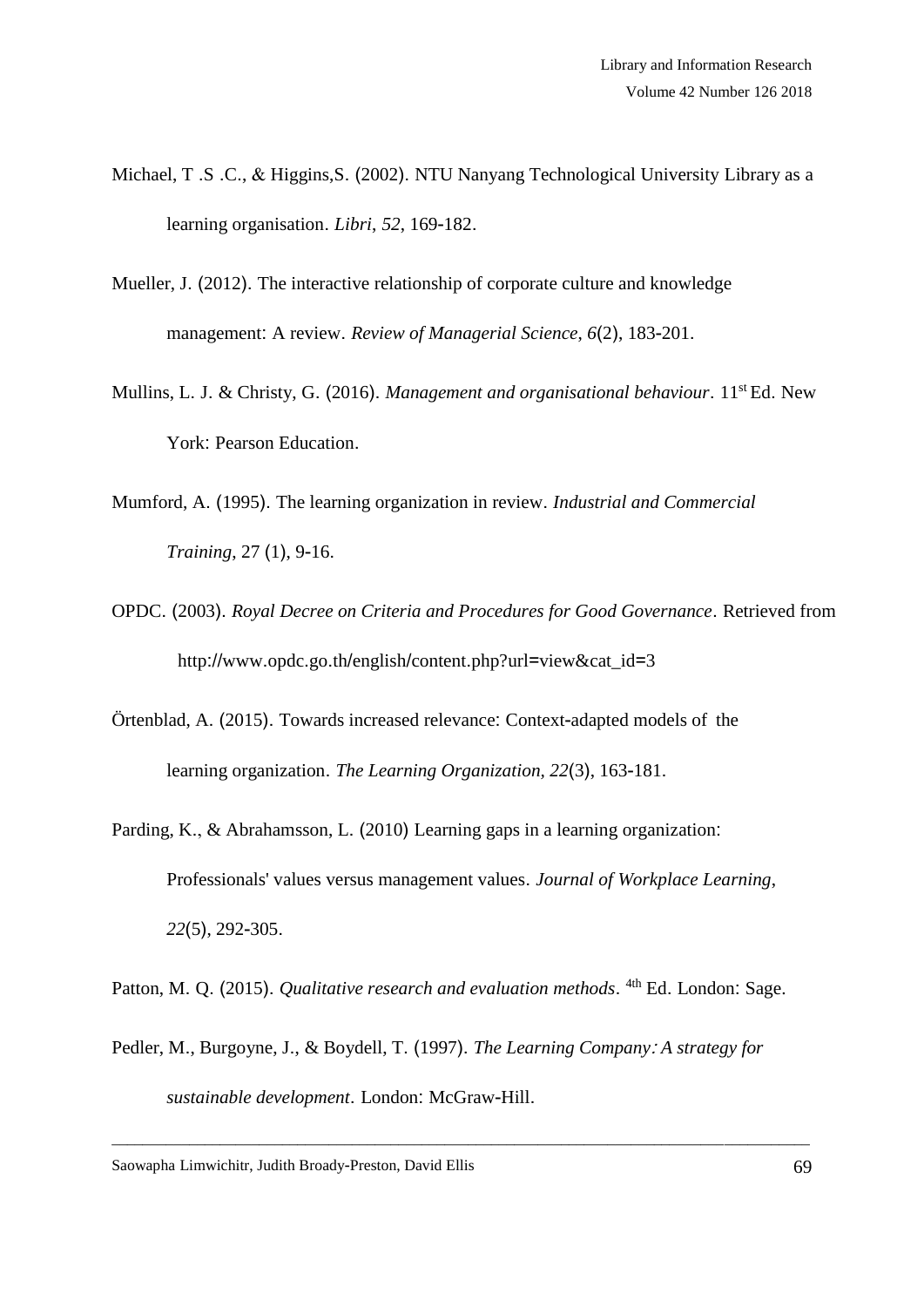Pickard, A. J. (2013). *Research methods in information*. 2<sup>nd</sup> Ed. London: Facet.

Portfelt, I. S. (2006). *The University*: *A Learning Organization?* – *An Illuminative Review Based on System Theory*. PhD dissertation, Karlstad University.

Ritchie, J. (2003). The applications of qualitative methods to social research. In Ritchie, J. & Lewis, J. (Eds.) *Qualitative research practice*: *A guide for social Science students and researchers* (pp.27-46). London: Sage.

Rowley, J. (1997). The library as a learning organization,.*Library Management*, *18*(2), 88-91.

Schein, E. H. (2010). *Organizational culture and leadership*. 4<sup>th</sup> Ed. San Francisco: Jossey-Bass.

- Senge, P. M. (1995). *The fifth discipline*: *The art and practice of the learning organization*. London: Random House.
- Shakir, M. (2002). The selection of case studies: Strategies and their applications to IS implementation cases studies. *Research Letters in the Information and Mathematical Sciences*, *3*, 191-198.
- Su, D. (2009). Review of ecology-based strategy change theories. *International Journal of Business and Management*, *4*(11), 69-72.
- Sudharatna, Y. (2004). *Towards a stage model of learning organisation development*. PhD dissertation, the University of Adelaide.

\_\_\_\_\_\_\_\_\_\_\_\_\_\_\_\_\_\_\_\_\_\_\_\_\_\_\_\_\_\_\_\_\_\_\_\_\_\_\_\_\_\_\_\_\_\_\_\_\_\_\_\_\_\_\_\_\_\_\_\_\_\_\_\_\_\_\_\_\_\_\_\_\_\_\_\_\_\_\_\_\_\_\_\_\_\_\_\_\_\_